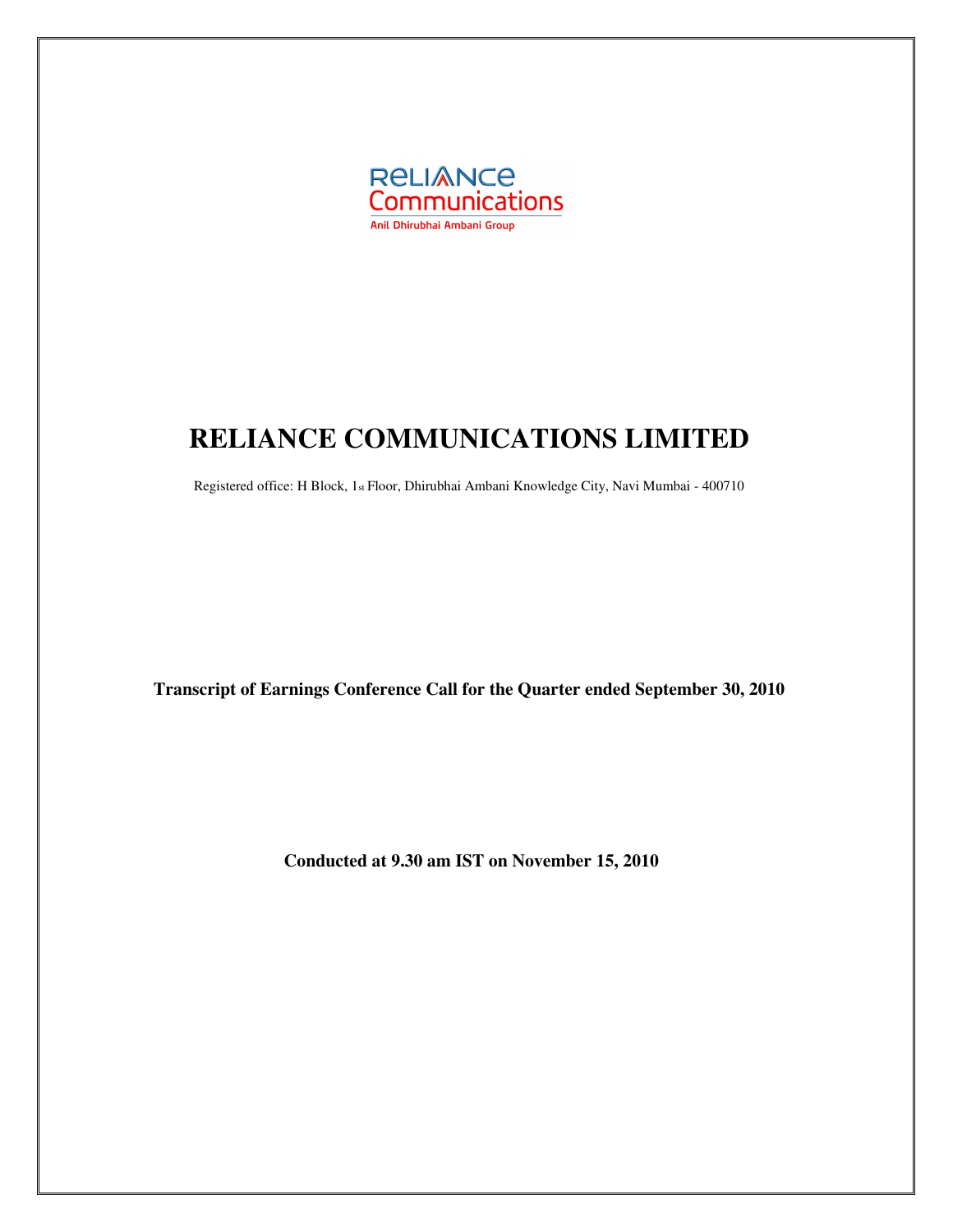# Operator:

Thank you for standing by and welcome to Reliance Communications' global earnings conference call on the Reliance Audio Conferencing platform.

This is Monisha, the moderator for this conference.

At this time, all the participants are in listen-only mode. There will be a presentation followed by a question and answer session at which time if you wish to ask a question, please press \*1 on your telephone. Please be advised, this conference is being recorded today.

Today, we have the senior management from Reliance Communications led by Mr. Satish Seth along with other colleagues namely Mr. Syed Safawi, Mr. Mahesh Prasad, Mr. Punit Garg, Mr. S.P.Shukla, Mr. Sanjay Behl and Mr. Arvind Narang.

The call will begin with some key observations by Mr. Seth followed by a question and answer session. I must remind you that the overview and discussions today may include some forward-looking statements that must be viewed in conjunction with the risks that the company faces.

I hand over the call now to Mr. Satish Seth. Thank you.

#### Mr. Satish Seth:

Thank you, Monisha.

It is a great pleasure to once again welcome all of you to this earnings call to discuss Reliance Communications' financial performance for the second quarter ended September 30th 2010.

A brief update on the sector would set the right context to discuss R-Com's performance during this period. The second quarter of financial year 2011 witnessed steady subscriber additions in the industry. The industry added 52 million wireless subscribers and total wireless subscriber base stands at 682 million as on 30th September 2010.

I am pleased to share with you that RCOM has been able to sustain its performance with fairly stable revenues and improved margins, not withstanding newer dimensions of competition in the industry. Given the seasonality impact, mark to market, it was a good quarter and the direction we have taken on improving quality of operations is working well for RCOM. Going forward, we are geared up to take full advantage of the growth opportunities ahead which will help deliver sustainable revenue growth, stabilizing margins and strong free cash flows.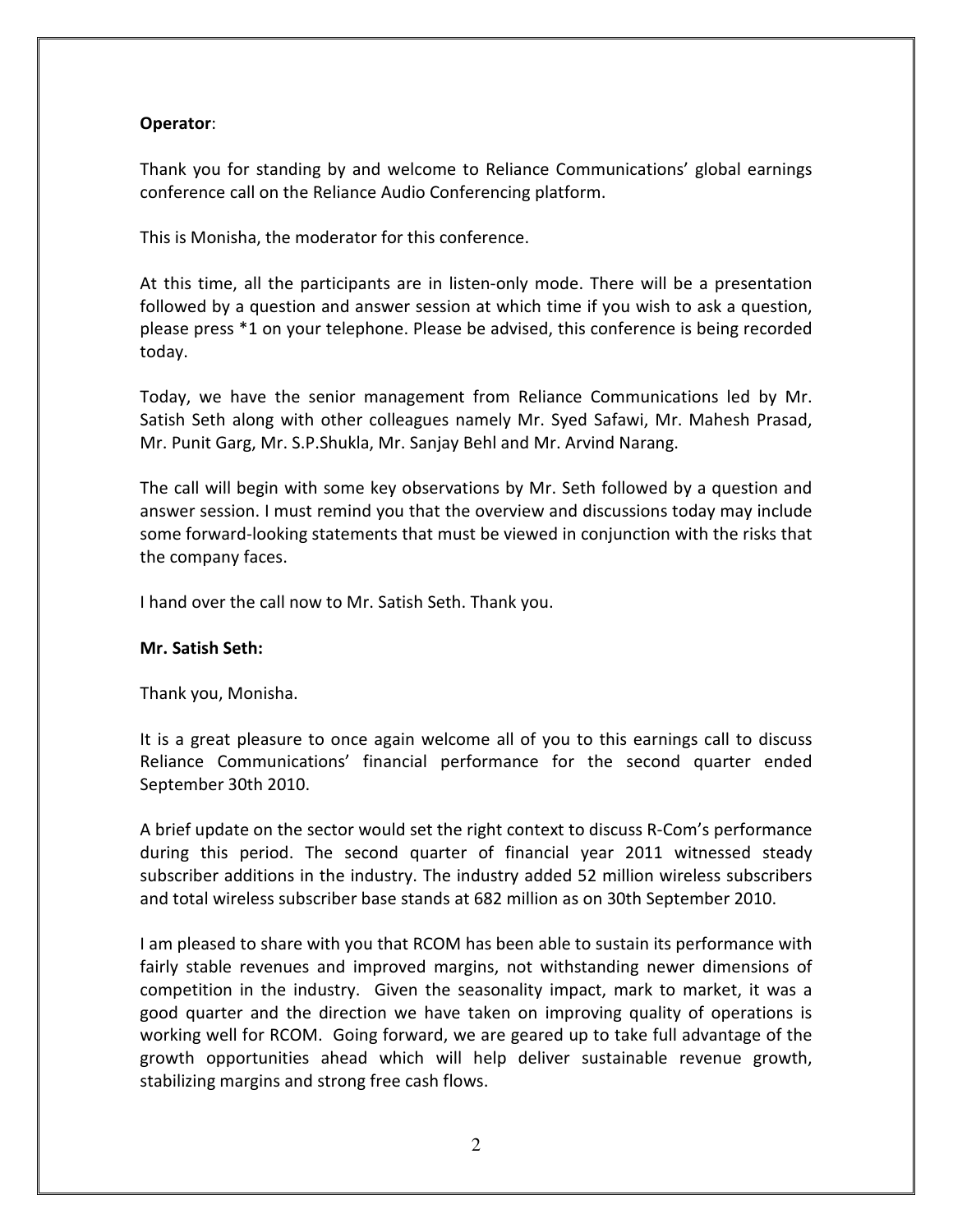I would like to share some of the key highlights of the financial performance during the quarter:

- Revenue at Rs. 5,118 crore, up 0.2% against Rs. 5,109 crore in the sequential quarter
- EBIDTA at Rs. 1,660 crore against Rs. 1,632 crore increase by 1.7% sequentially
- EBIDTA margin improved from 31.9% to 32.4% sequentially. Here, I would like to mention that barring any unforeseen situation, we shall be able to sustain these margins
- Net profit of Rs. 446 crore, up 78% against Rs. 251 crore in the sequential quarter
- Net profit would have been higher by 165% at Rs. 1,181 crore, but for Mark-To-Market gain of Rs. 735 crore, used to set-off earlier notional forex loss
- Our RPM stood at healthy 44 paisa, we have successfully arrested decline in RPM for the last 3 consecutive quarters

Coming back to the Indian Telecom industry.

The industry is all set to witness an entirely new wave of mobile applications with the advent of 3G services in the coming quarters. Additionally, with the MNP implementation round the corner, the telecom industry will undergo a profound transformation.

As the 3G ecosystem develops, the entire value chain will evolve with new data centric products and services, new age multimedia VAS applications, network enhancements and higher penetration of affordable smart phones. Operators will need to move away from relying on conventional voice based model to providing innovative, yet affordable high speed data services catering to the needs of all customer segments. Going forward, a customer centric approach aimed at enabling a differentiated customer experience at a competitive price will form the core of a successful business model.

As an integral part of our 3G strategy, we have established a '3G Innovation Lab' with an objective of facilitating the development of mobile service innovations by offering a real-time product developmental capabilities to 3rd party developers. The Lab will involve a community of content developers, product innovators, technology platforms enablers, device manufactures and OEMs. This unique set-up will drive all 3G innovations for mobile as well as other platforms, enabling our customers to enjoy a futuristic mobile experience and explore a world of unlimited possibilities.

I would now like to share with you some of the initiatives taken by RCOM during the year, which are likely to have a significant positive long term impact on RCOM's performance:

1) A Strategic alliance with Getjar, the world's second largest application provider for mobile customers with over 65,000 applications will impart an edge to us in the 3G regime.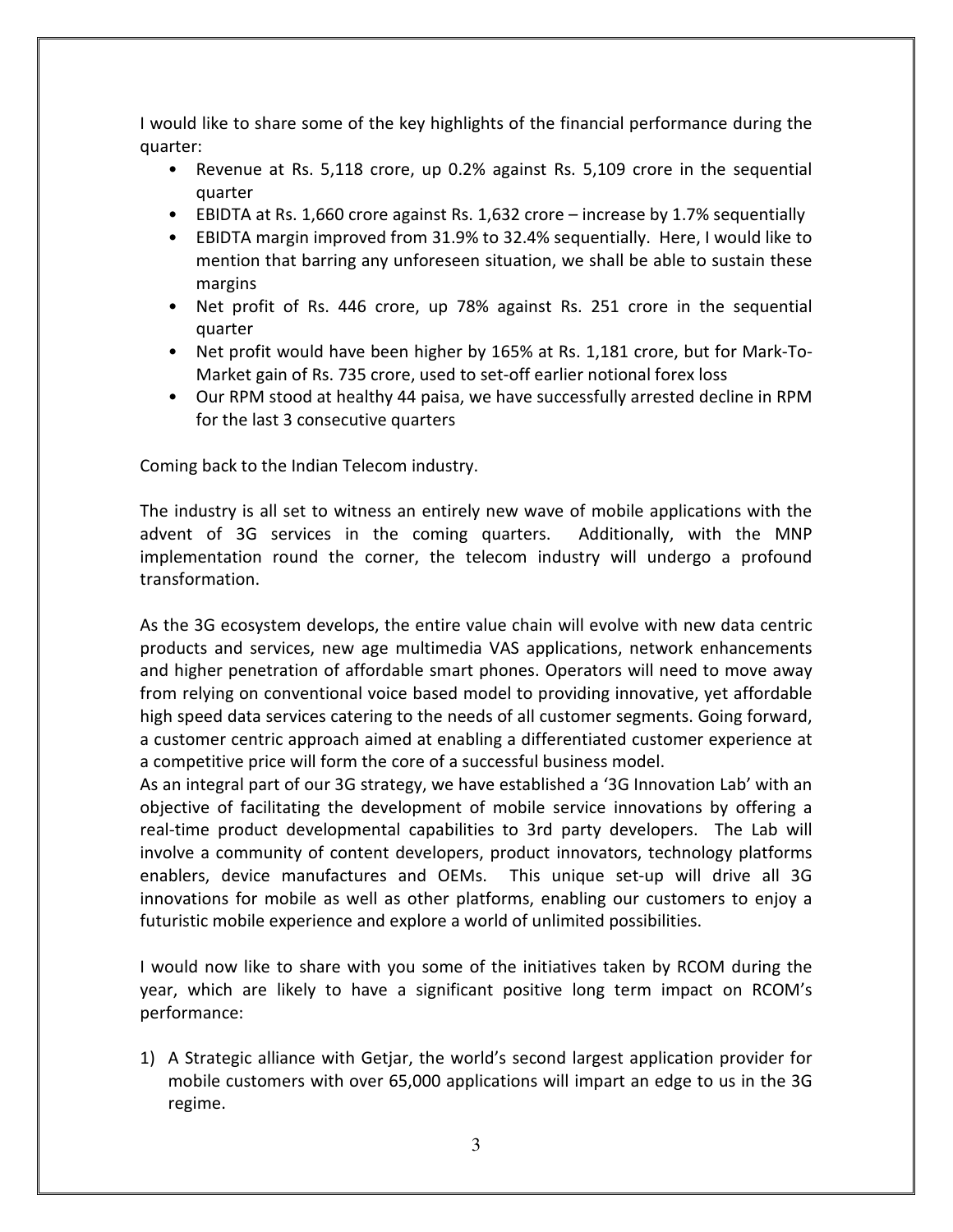- 2) During the last quarter, we also signed an exclusive strategic partnership with Universal Music which is the first, and by far the biggest, comprehensive music deal signed by an Indian telecom operator. Under this arrangement, RCOM shall offer Universal Music's full catalogue for its GSM, CDMA, 3G and Mobile Broadband customers. Our agreement with Universal Music is in line with similar deals signed by the conglomerate with other global operators like UK Orange, SingTel, Digi Malaysia, Bouygues Telecom and France Orange.
- 3) We also entered into first-of-its-kind multi-faceted business alliance with Nokia. The business partnership with Nokia is in line with the multitude of innovations lined-up by the two companies to take mobility to the next level. The alliance covers –
	- a. Making available Ovi Life Tools services targeted at the rural and semi-urban segments for Reliance customers
	- b. Exclusive offers on Ovi Music Unlimited (OMU) devices for faster music downloads
	- c. Special data packages for Nokia phones

We at RCOM are fully geared up to provide enhanced customer experience on the 3G platform and will continue to innovate new offerings as 3G ecosystem develops in India over time.

Let me now share with you the operational performance of our wireless business.

For the last 3 quarters, the focus has been to build quality of operations through initiatives focused on segmentation and cluster level profitability. As shared with you during the last quarter, we continue to remain focused on paid minutes. The focus on driving a quality portfolio driven by increase in non-voice services continued. The subscriber acquisitions were relatively modest due to the changes in the regulatory environment in terms of stricter subscriber verification norms and the measures taken by local law authorities in various states.

With increased share of rural subscribers and migrant rural customers in the urban markets, the Indian Telecom industry has started to witness the impact of seasonality influenced by the monsoon and agricultural economy. The MOUs saw a flattish trend due to "the plough & sow" agricultural activities in the 2nd quarter post the monsoon. With this year's intense monsoon, the agricultural activity was also high, hence the higher seasonal impact.

Overall, in the 2nd quarter, the new subscriber acquisitions remained steady. And, Reliance Communications saw modest growth in acquisitions and revenues in line with the industry trends. The quarterly revenues were stable at Rs. 4,161 crore and EBITDA of Rs. 1,210 crore.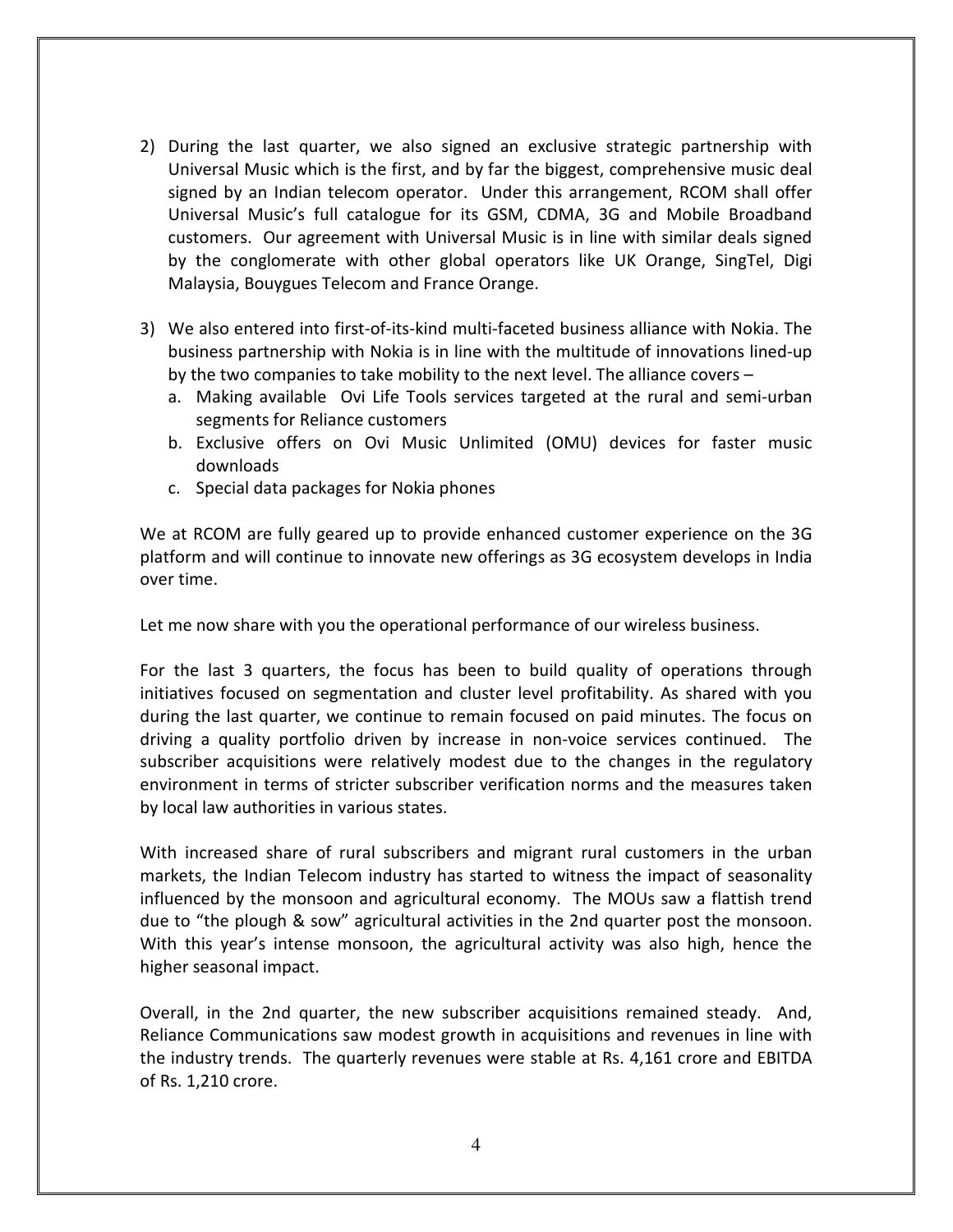As I mentioned earlier, we continued with the discipline we imposed on ourselves a few quarters ago by keeping a strict watch on MoU growth without commensurate revenue growth, by not inducing 'free minutes' or FAT. While major national tariff interventions are behind us, there are pockets in the country, where lower tariffs and bundled free minutes (like on-net calling, night time calling) continue to play a role among the challengers and incumbents looking to solidify usage from Multi-SIM customers. Nevertheless, the RPM for Wireless remained unchanged at a healthy 44p/min vis-à-vis the industry, which continued to show a decline in the RPM. Three quarters back, RCOM's RPM was lower than other industry players by 8-10 p/min. Now we are better than most industry players through a well executed strategy of focusing on the 'quality of the customers' as well as the "quality of the minutes". This will go a long way in laying the foundation for a sustained profitable revenue growth.

The Nation witnessed the first telecom revolution in the voice segment a few years ago. Once again, we are poised to usher in the much awaited and much needed second wave which would be the wireless data revolution in the country. RCOM continues to remain the only operator to provide wire-free internet access across the country in 24,000 towns, 600,000 villages with our CDMA 1x network. With the expanding CDMA EVDO network, combined with 3G rollout, we will have wireless broadband in excess of 600 towns in just a couple of months. RCOM looks upon itself as a key agent of change in creating a Broadband Wire-Free India.

Reliance Communication is clearly focused on building a 'healthy portfolio mix', through driving profitable Data and VAS businesses thereby future proofing the business against voice led growth alone. This is in line with the trends in the Global telecom markets of building a strong portfolio mix. Both these segments of Data and VAS are growing at a healthy double digits rate. We will continue this focus and are set to have the largest, widest and deepest footprint of 3G enabled data services in the country in the coming quarters. With 3G services and focus on Mumbai, Delhi and Kolkata like metros, Data and VAS would continue to drive the Company's Wireless business growth going forward.

We have already seen tangible evidence of accelerating mobile data adoption where consumers and business customers are seizing the benefits of fast, reliable mobile data networks using smartphones and other mobile data devices such as Tablets.

We are now an invaluable service brand already serving over 117 million customers. And, with a significant critical mass of GSM customers now on our network, we are seeing the impact of the scale of the GSM network which was rolled out in early 2009. This year and in the future, with the growing base of GSM customers on our network, we will continue to optimize the cost structure of our GSM network. We are now uniquely poised to exploit scale so as to enhance efficiency and deliver cost benefits. We intend to capitalize on the rapid increase in demand for ubiquitous mobile data services and accelerate the rate of adoption by customers in underpenetrated markets.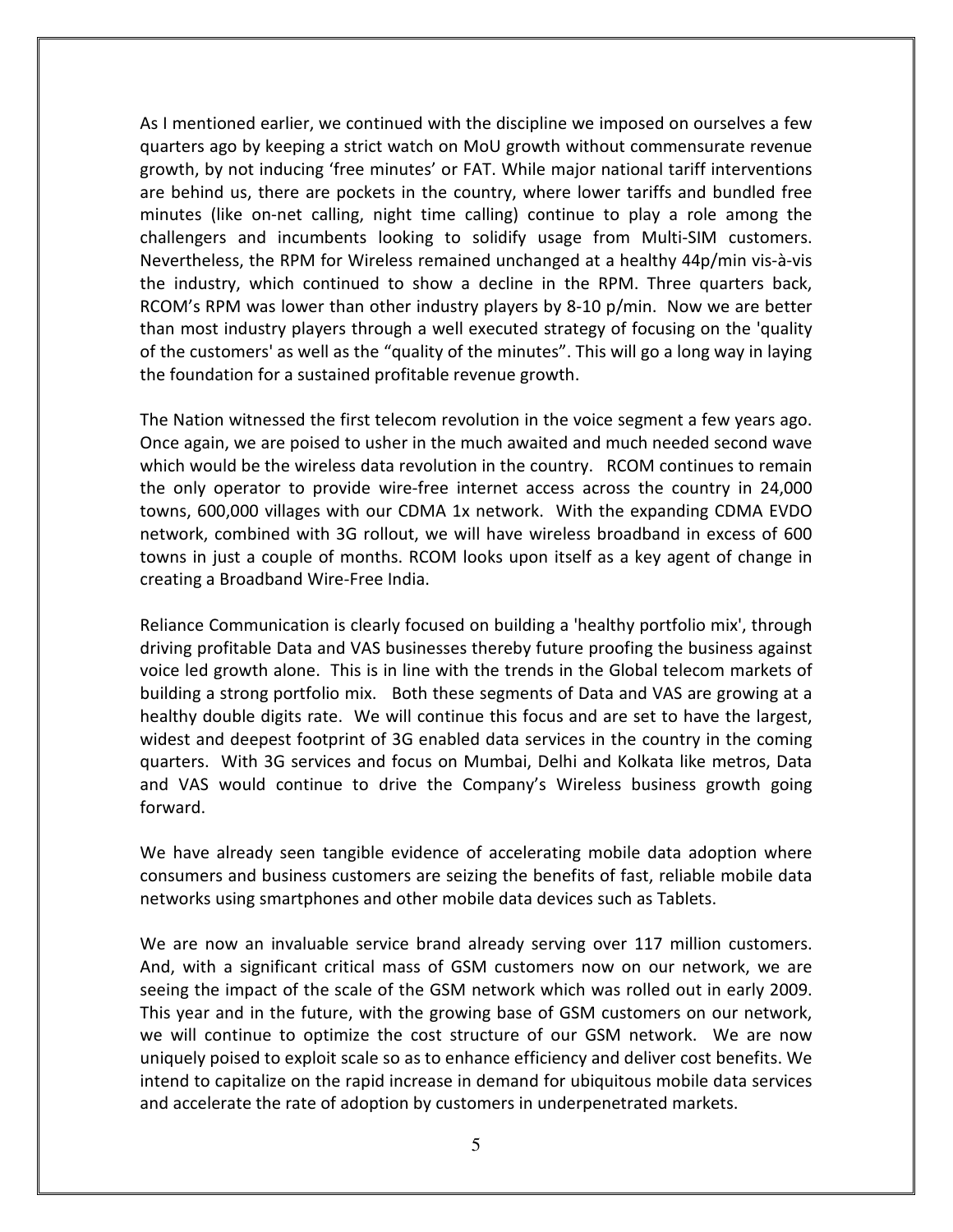Mobile Number Portability, after numerous postponements and much delay, will soon become a reality. RCOM has always been committed to MNP roll out across its network and is now ready, irrespective of CDMA & GSM technologies. RCOM participated in the DOT TERM Cell co-ordinated MNP test schedule program involving all the Telcos in India and thus comprehensively tested all the pre-requisite tests and is now participating in the DOT's Haryana rollout program. We strongly believe that MNP could be a gamechanger in the Indian wireless space, more so in the high ARPU subscriber segments where churn rates remain low. We look forward to MNP as an opportunity to help us deliver greater value to every wireless subscriber in the country and a threat to old GSM players in terms of retaining high ARPU customers.

We believe that the greatest asset for any consumer brand of our size is the trust of our customers. We are committed to provide the highest standards of customer experience across all our platforms – be it CDMA, GSM, 3G or wireless data. It is this customer focus which will increasingly become a differentiator in the ever-evolving Indian wireless market.

Let me now briefly cover the non-wireless businesses.

I am pleased to share that our business units of Global and Enterprise Broadband have been integrated together and would be known as "Global Enterprise Business Unit".

As you are aware, our Global Enterprise business unit is the # 1 service provider in India with leadership in Data Centers, MPLS VPN and Centrex solutions. Internationally, we have built an enviable product and services leadership in the Managed Services and Enterprise Connectivity space, by acquiring UK-based FLAG, US-headquartered Yipes and UK-headquartered Vanco.

Both the businesses offer similar type of products and services and serve similar clients in different geographies. Thus, in order to synergize and leverage their strengths and unleash advanced services to all our enterprise customers, we have integrated both the business units.

The Global Enterprise Business Unit is one of the only two Asian companies to be ranked among Top 10 Global Network Service Providers serving over 2,000 large enterprises globally including over 850 of the Top 1,000 Indian enterprises and MNCs.

In our Global business, we continue to acquire large new contracts and obtain repeat business from our existing growing list of customers. This has helped stabilize revenue and margins with the Global business achieving revenue of Rs. 1,839 crores, an increase by 1.4% on a quarter on quarter basis and EBIDTA of Rs. 339 crores. We are confident of the continued growth prospects in each of our business divisions i.e. NLD, Voice and Data.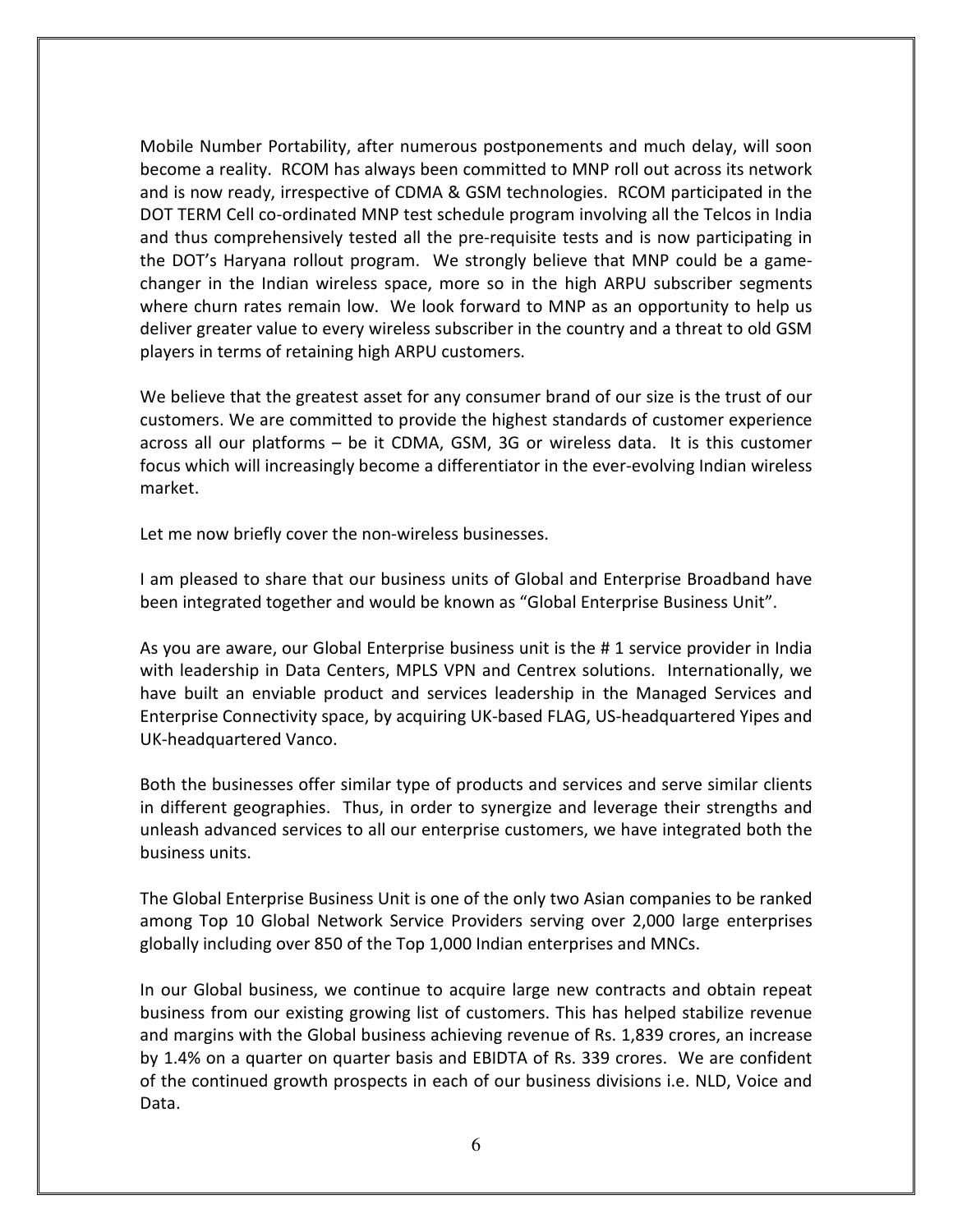We are thrilled to share that in the National Long Distance carriage business, traffic has grown by 46% on a year on year basis which has been led by the growth in our GSM business. We see a steady continuation in bandwidth sales as well as infrastructure services to Operators rolling out 3G and BWA services in the coming quarters.

The International Voice business too has grown handsomely with a traffic growth of 72% year-on-year basis. I am delighted to share with you that we continue to have the largest inbound ILD traffic market share in India, with a traffic increase of 122% year-onyear. We have been able to achieve this tremendous growth by leveraging our client relationship and capacity across the globe.

In our Data business, we acquired new business of Rs 140 crores comprising Capacity Sales to carriers and Managed Services to enterprises. The Enterprise service business continues to win big deals both in the US and Europe. We are deploying the latest technology on our submarine cable systems to generate at least four times more capacity at fraction of incremental capex. This would help us cater to the impending growth in demand in the coming times.

Last but not the least; we continue to add new Brands in our Global Enterprise segment.

We have added more than 16 new logos in Q2 across diverse verticals like DeLaRue, world's largest commercial security printers; Sephora, a leading beauty retailer and many more leading companies in their respective verticals.

I would like to emphasize that we have been able to leverage on the market conditions by being agile and flexible to address the need of the hour requirements rather than adopt a fixed and rigid path. It is primarily due to this dynamic strategy that we have been able to convert small opportunities into big wins and strengthened our relationship with customers. We see a strong demand for all our products and services which is clearly reflected in our traffic growth. India and Asia will be the key growth areas in the coming quarters.

Let's now briefly look into the domestic Enterprise business.

During the quarter, we achieved revenue of Rs. 662 crore and EBIDTA of Rs. 248 crore.

Despite the continuous pressure on pricing, we were able to control the costs significantly and increase our EBIDTA margin from 36.6% in previous quarter to 37.5% in the 2nd quarter. This is a reflection of the robustness of our business model and our ability to deliver best in the class service to our customers.

Our growth is largely driven by our commitment to delivering value to our customers by way of our network reach and resiliency. We continue to focus on offering an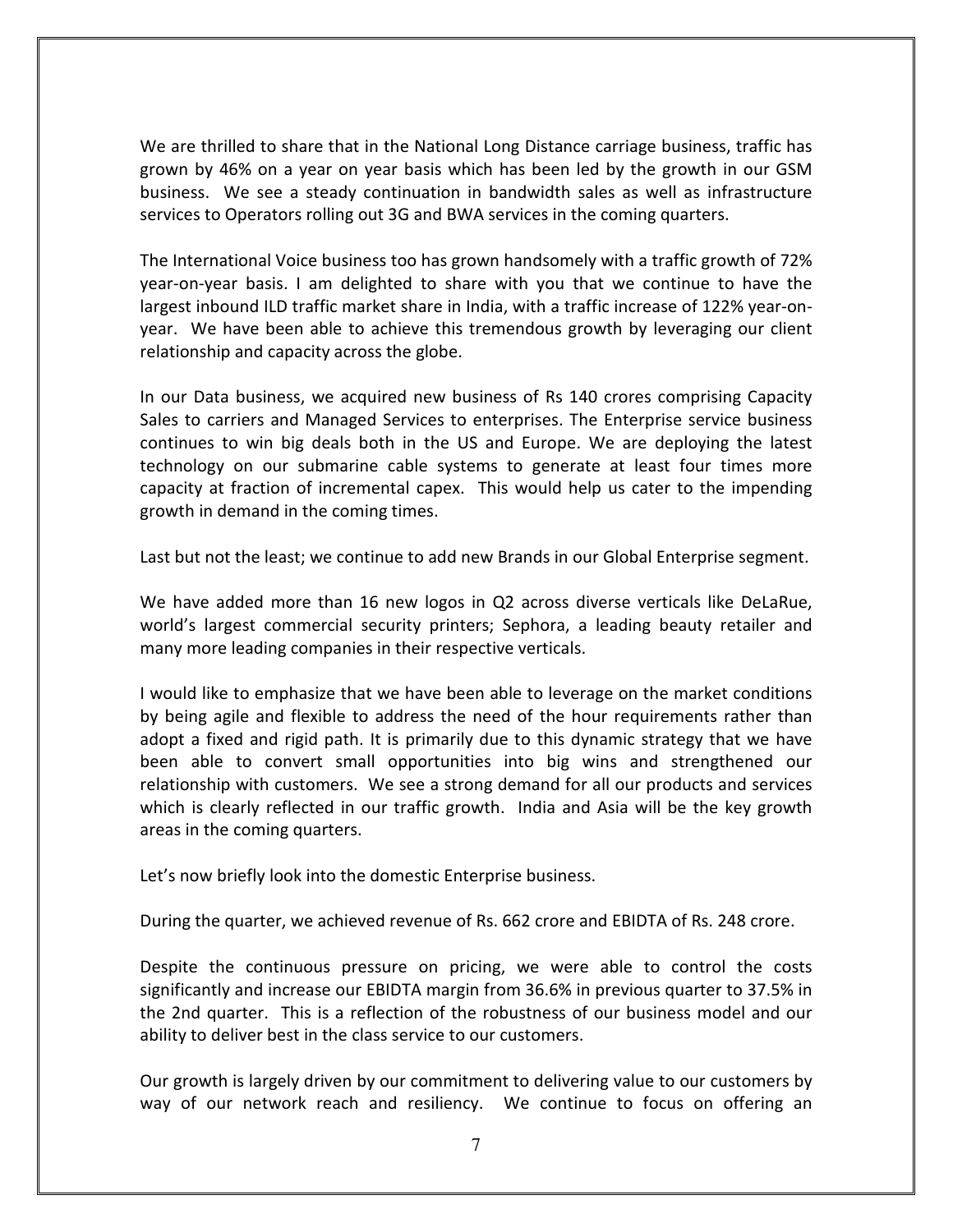innovative range of products and services with a compelling and enhanced customer experience. On an average, our premium customers have rated us 8.2 on a 10 point scale. This customer confidence is reflected in the fact that our existing customers contributed more than one-third of our fresh acquisitions.

New orders added in this quarter came from corporates like Gujarat Minerals Development Corporation, Bombay Stock Exchange, HPCL, IDBI, HDFC Bank, Sesa Goa, AT & T, Birla Sun life Insurance and HCL.

As shared with you earlier that with a view to introduce domain specific focus in our Enterprise business, we had brought in vertical specialists. This strategy has paid us rich dividends and we are extremely encouraged, especially in case of the government vertical, where we have already closed four major deals in the last two quarters and expect addition of even more accounts in the times to come.

Over the last few quarters, SMB market segment has evolved as a new focus area for us. With large businesses gradually entering into a phase of stability in their communication requirements, SMB will continue to remain an aggressive focus area for us. The initial results of this focus area are extremely encouraging and I am confident that this segment is a potential growth engine for our business in future. For this purpose, we are continuously creating and testing new product offerings and have also realigned our sales channels to facilitate growth in this segment.

We continue to maintain market leadership in the IDC segment and with the new capacities now available in Chennai and Hyderabad, we will now be able to dominate the southern market where our presence until now was early limited only to Bangalore. Our shift towards enhancing the cloud computing offerings and providing more value added services like shared hosting and managed services will help us increase our yield and provide customers a one stop shop for their hosting and IT needs.

I am very pleased to inform you that RCOM has received many awards recently including:

- Maharashtra IT Award (MITA) for 2010 under the category of Datacenters
- Voice and Data Award for the year 2010 in the Broadband category
- CIO of the year award at CTO forum awards
- IT Industry leadership award, 2010 at InterOp
- In addition, RCOM's CIO has been appointed to the Board of Directors of TM Forum. RCOM is the only Indian Telco with representation on the board of this prestigious Industry association. With more than 700 corporate members in 195 countries, TM Forum is the world's leading industry association focused on enabling best-in-class IT for service providers in the communications, media and cloud service markets.

To conclude my initial comments, I would like to say that the second quarter has been satisfactory given the background of seasonality and high competitive intensity in the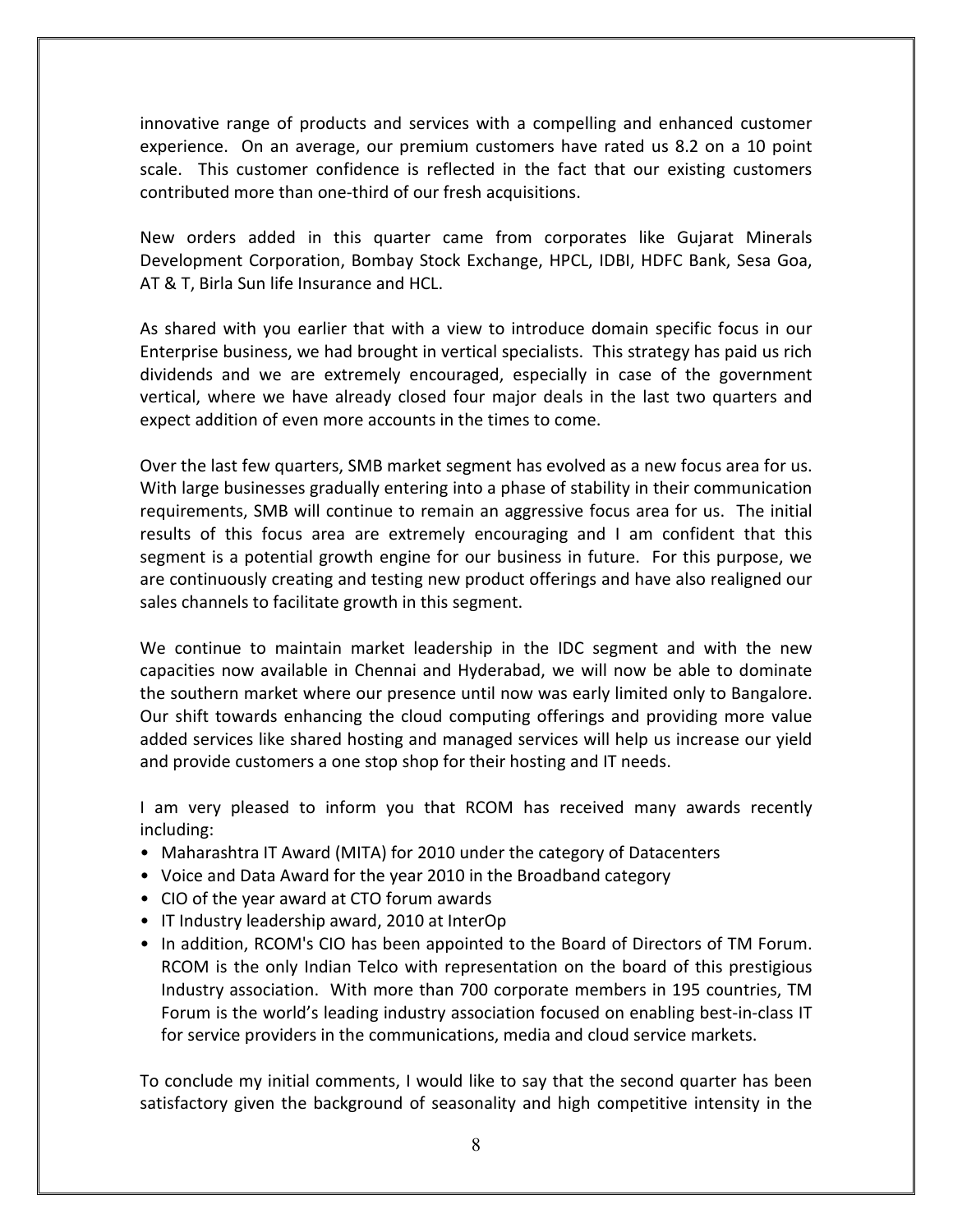industry. In the coming quarters, the Indian telecom sector is entering into a new phase of growth with the onset of game changing MNP implementation and launch of 3G services. We are clearly in a position of strength by operating an integrated telecom business that provides the whole gamut of services across the telecom value chain to meet the requirements of various customer segments.

The current structure of the Group has increased efficiency and enabled us to achieve favorable comparative cost positions in the market. We will continue to generate significant cost advantage from technology standardization, economies of scale and platform sharing.

We continue to apply capital discipline to our investment decisions to ensure that any investment and corporate activity will enhance shareholder returns. We will continue to benchmark our products and technology against the best in the world to ensure that we optimize value for all stakeholders.

The focused execution of our strategies of previous quarters in a challenging competitive market has enabled us maintain revenues and deliver sustainable cash flows whilst maintaining investment in technology and customer experience.

I now hand over to Arvind to take forward the proceedings on this call. Thank you.

# Mr. Arvind Narang:

Thank you, Mr. Seth.

We will now open the call for Q&A. We request all of you to focus on key strategic and business issues. We also request each participant not to ask more than two questions and provide an opportunity to all participants to interact with the management. Moderator, can we take the first question please?

# Operator:

Certainly sir.

I would repeat, at this time, participants who you wish to ask any questions, please press \*1 on your telephone keypad and wait for your name to be announced.

First in line, we have a question from Mr. Sachin Salgaonkar from Goldman Sachs. You may go ahead sir.

# Mr. Sachin Salgaonkar:

Hi, thank you for the call. I have two questions. Firstly on the cellular business, we saw revenue per minute being stable for the last two quarters. Going forward do you expect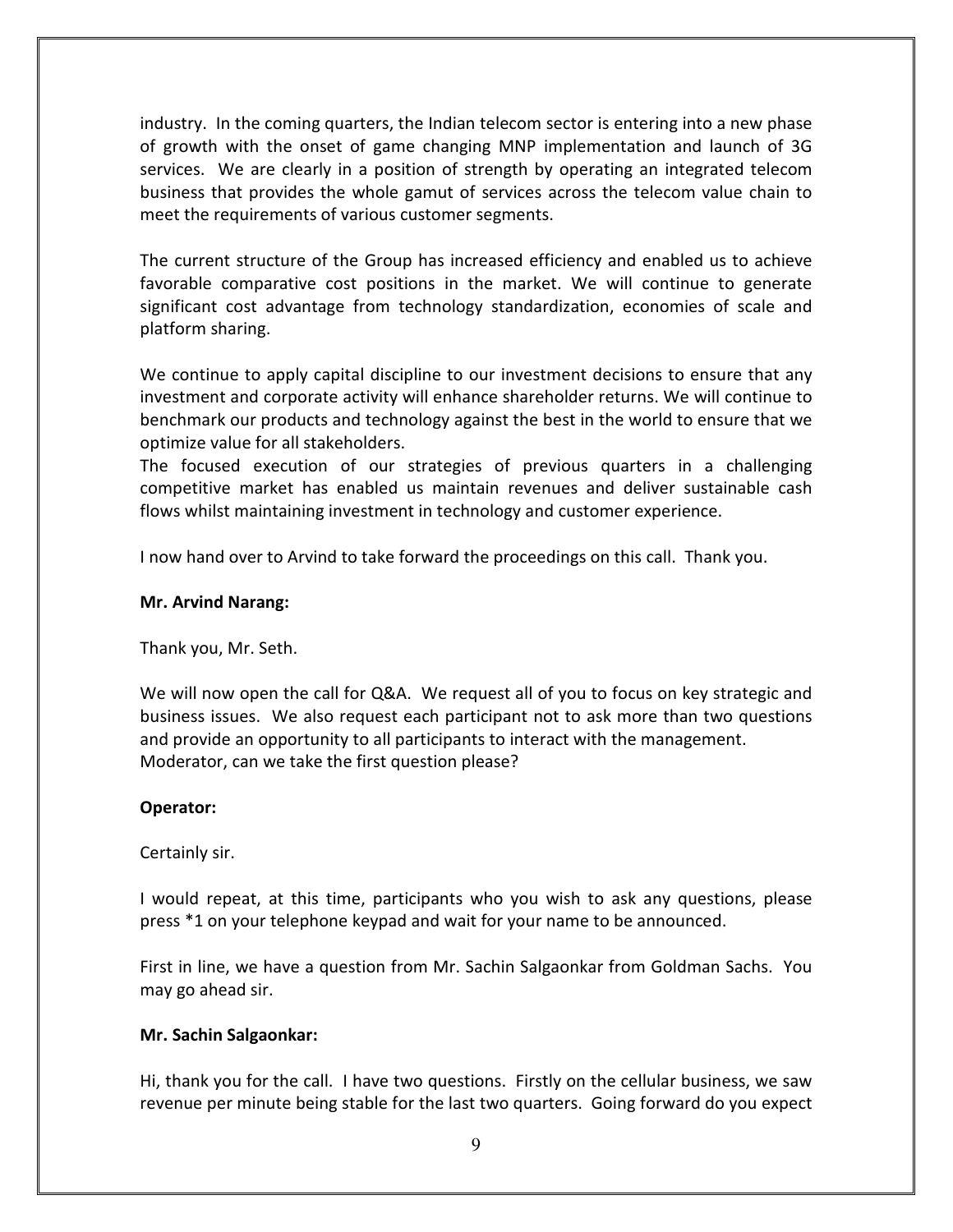this to marginally dip or remain stable when MNP is rolled out? And a related question is about the outlook on MOU per subscriber. Do you see further room to meaningfully control the free minutes and hence should MOU per sub continue to decline as we head into the seasonally stronger quarter? My second question is on the net interest expense, which was down this quarter despite the increase in net debt. So, I was wondering if there are any one-offs on this and how should we look at the trend going forward?

# Mr. Syed Safawi:

Good morning. This is Syed here. On your question on RPM, yes, we started consciously the strategy of focusing on quality of operations. For the last three quarters, if you have observed, we have held the RPM at about 44 paise. There is tariff intensity out there in the market but the good news is that there are no big moves happening at a national level, like the 1 paise per second kind of moves, which happened a year back. Now, the impact on RPM would be more through segmented offerings at a circle and cluster level and therefore the impact at the national level will be marginal if at all going forward at least for RCOM and I am sure for the industry as well. So, we see continued stability in terms of RPM as a whole for the industry, and definitely with our focus on stability of operations through quality of minutes, we see that continuing as well.

On your next point on MOUs per customer, 2Q FY11 was a highly seasonal quarter and we did not see MOU growth pretty much across the industry. We grew marginally and some of the other players grew at a very marginal level as well. But we see 3Q FY11 as being a better quarter because of festivities; therefore we see minutes of use hopefully in a better position versus 2Q FY11 and therefore more stability on that front as well.

I will hand over to Arvind for your third question, Sachin.

# Mr. Arvind Narang:

I will take your question on the net finance income. As we have mentioned in the notes to accounts, there is a forex gain of Rs.735 crores in 2Q FY11 which is adjusted against the forex loss of Rs.780 crores in 1Q FY11 and is not included in the P&L, else our profit would have been Rs. 1,181 crores. If you recollect the 1Q FY11 earnings call, the notional MTM loss on forex and derivatives included in the P&L was about Rs.200 crores which has now reduced to around Rs. 50 crores in 2Q FY11. That is why there is a reduction by Rs. 160 crores in the net finance charges from Rs. 440 crores in 1Q FY11 to Rs.280 crores in 2Q FY11.

# Mr. Sachin Salgaonkar:

Okay, got it. Arvind, just a follow-up on your 3G-debt repayment, when is that expected and what are the likely means you are looking to refinance that?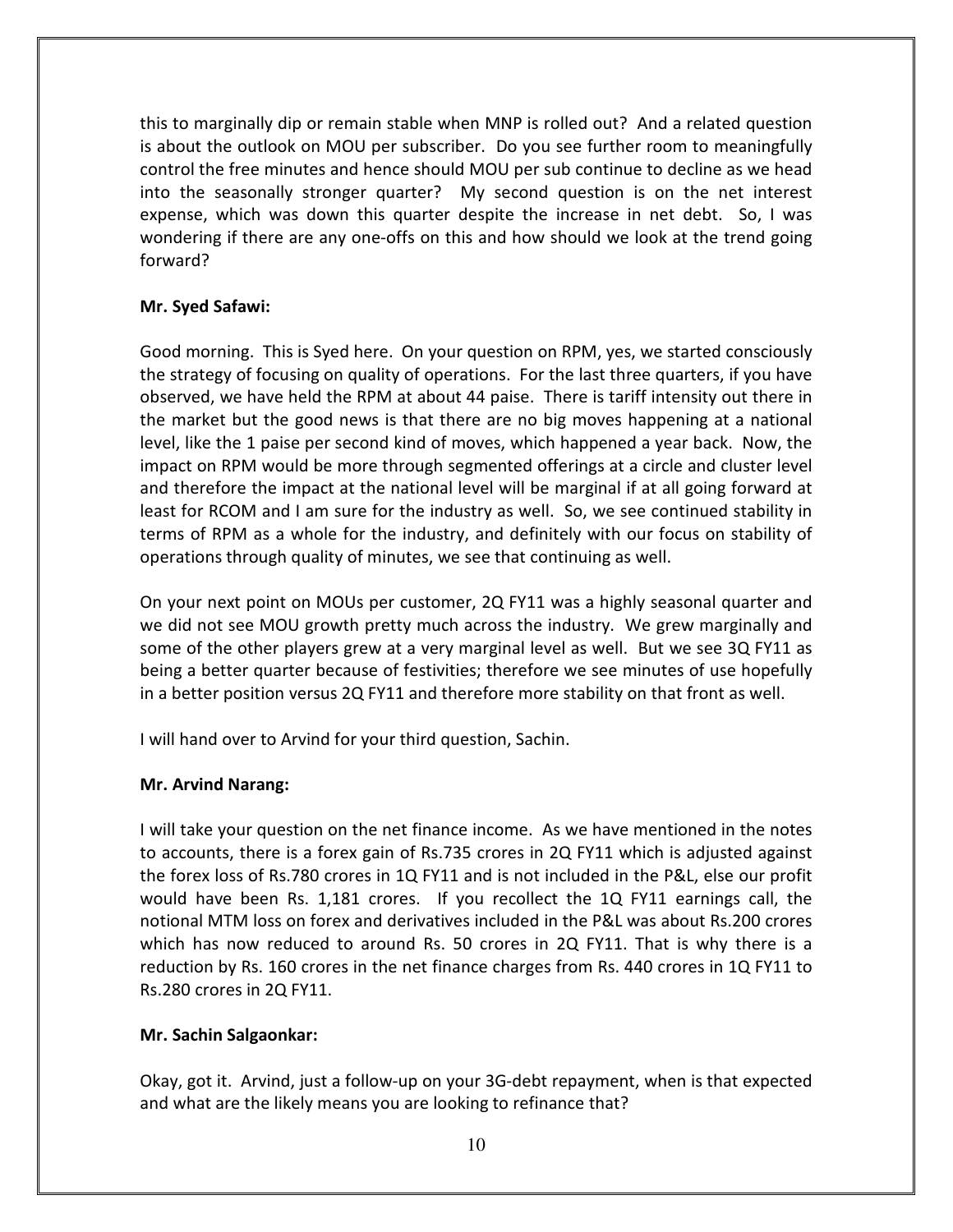#### Mr. Arvind Narang:

We are looking to improve our cost of debt and refinance our borrowing. Even in the earnings call in 1Q FY11, we had mentioned about a short term loan which we had taken. It is likely to be maturing in next few months. It is our constant endeavor to reduce our cost of debt and use the arbitrage, which is available in the market. So there was an increase in debt which was largely taken at the end of the quarter, which was promptly replaced and brought back to the original levels, which you will see during this quarter.

#### Mr. Sachin Salgaonkar:

Okay, got it. Thanks.

#### Operator:

Thank you sir. Next in line we have a question from Mr. Srinivas Rao from Deutsche Bank. You may go ahead, please.

#### Mr. Srinivas Rao:

Thank you very much sir, just wanted two clarifications. One, your net debt has gone up despite what at least I can see from the cash flow statement that you have generated free cash flows this quarter. Can you kindly reconcile that? Secondly, can you throw some light on your potential 3G strategy on the GSM side? We are seeing some tariff offers from one player who has already launched. How do you see the tariffs on the data side moving forward? Will it be in line with your existing tariffs from the CDMA side or something different?

#### Mr. Syed Safawi:

Srinivas, I will take the second question and then hand over to Arvind for the net debt question. Regarding the 3G strategy, due to competitive reasons we would not be able to disclose the exact date of launch, but suffice to say that you would see us in the market by the end of the year in a phased manner. In terms of tariffs, 3G spectrum has been a fairly high-end buy in terms of costs. We have paid Rs. 8,585 crores and other players have also paid thousands of crores. So we can see more rationality in terms of 3G tariffs. Also, unlike voice where there are 11 to 14 players in each market; there are only 3 to 4 players in terms of 3G services in each circle. In a place like Mumbai or Delhi, these are just 3 players who have got 3G licenses. So, we will see more rationality in terms of 3G tariffs and therefore unlimited kind of data offerings are unlikely to be there. These used to be there in the west, they have already gone away from that kind of product pricing. So, we see much more rationality in the 3G spaces.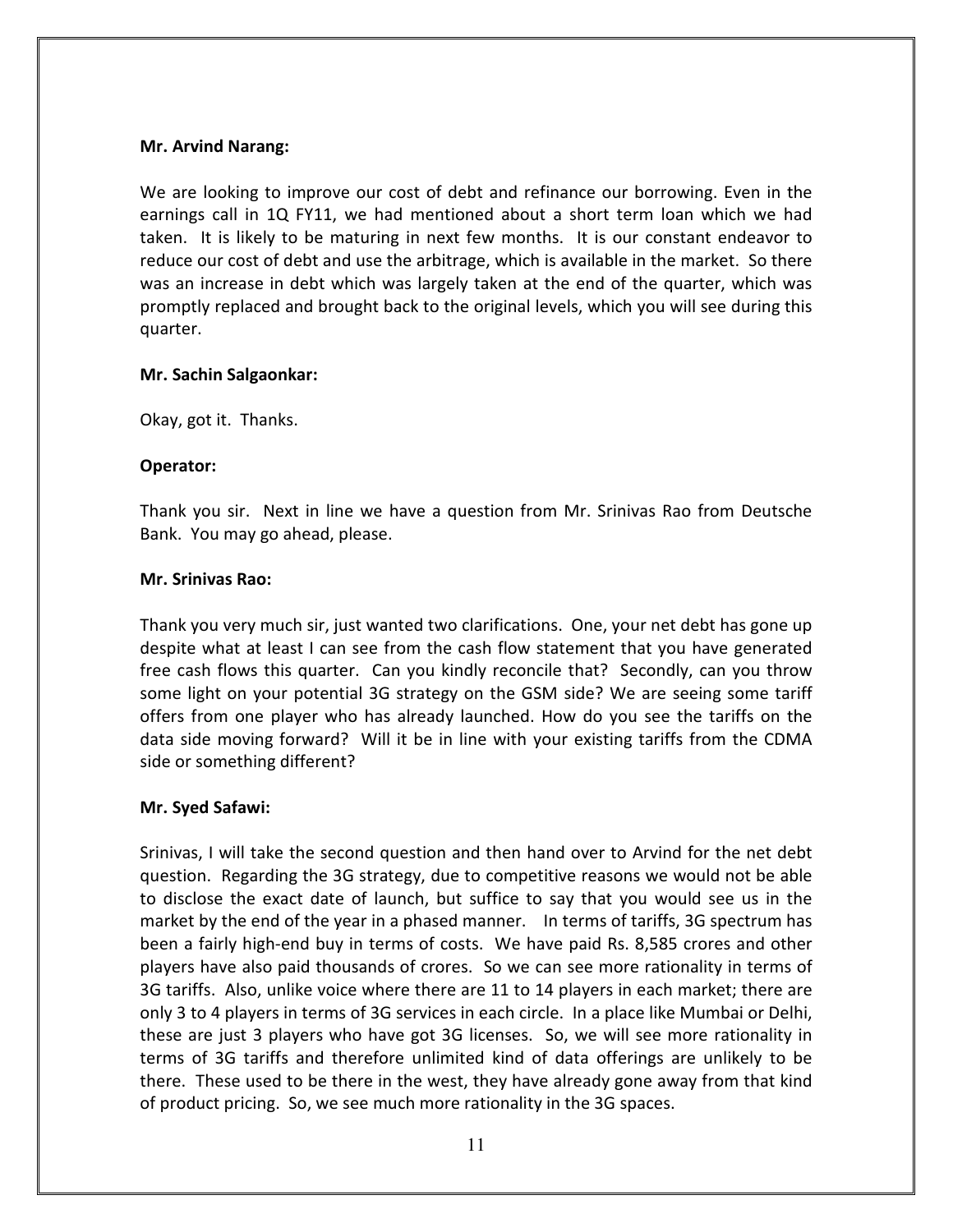## Mr. Arvind Narang:

Srinivas, this is regarding your question on the net debt. The net debt has gone up by around Rs. 708 crores. It is our constant endeavor to reduce our cost of borrowing. We have replaced high-cost debt and taken advantage of some of the arbitrage on the rates. The debt was raised near end of September and we promptly paid back the high-cost debt. In the current quarter, the debt has remained at approximately the original levels. If you look at our last 3 year annual reports, our cost of debt has been coming down consistently. In FY08 it was about 7%, in FY09 it was about 6% and in FY10 it was about 5%. So, it is our constant endeavor to look at these things very closely and taken advantage of that.

# Mr. Srinivas Rao:

Thank you.

# Operator:

Thank you sir. Next in line we have a question from Ms. Malvika Gupta from J.P. Morgan. You may go ahead, please.

#### Ms. Malvika Gupta:

Thank you. I have a question on wireless margins. I just wanted to understand any commentary around the stability expected here as I would expect an increase in marketing and SG&A costs due to 3G launch. Any other specific costs that one can expect to be in better control or any comment on cost control would be very helpful. Thank you.

#### Mr. Syed Safawi:

Malvika, as you can see, our wireless margins have improved by about 20 basis points on a quarter-on-quarter basis. Even in 1QFY11, it was stable at 28.9%. We have been working a lot on the quality of operations, which we have been reiterating for the last three quarters. Holding RPMs is critical for us and marked to market RPM battles are going on. On the cost side, the scale is finally coming into play. When we launched GSM services obviously there were upfront network costs as well, but now as we garner scale on the GSM side, the cost per minute gets leveraged much better. So, you see our EBITDA per minute actually which is a key determinant for us is rock solid at 13 paise per minute and we are very sure and very confident of working around that. There are lots of big cost ticket items in the wireless business, one of them being the diesel cost and the power cost. We are working diligently on lowering that through SEB connectivity, technological interventions and others. So, we see that being under control.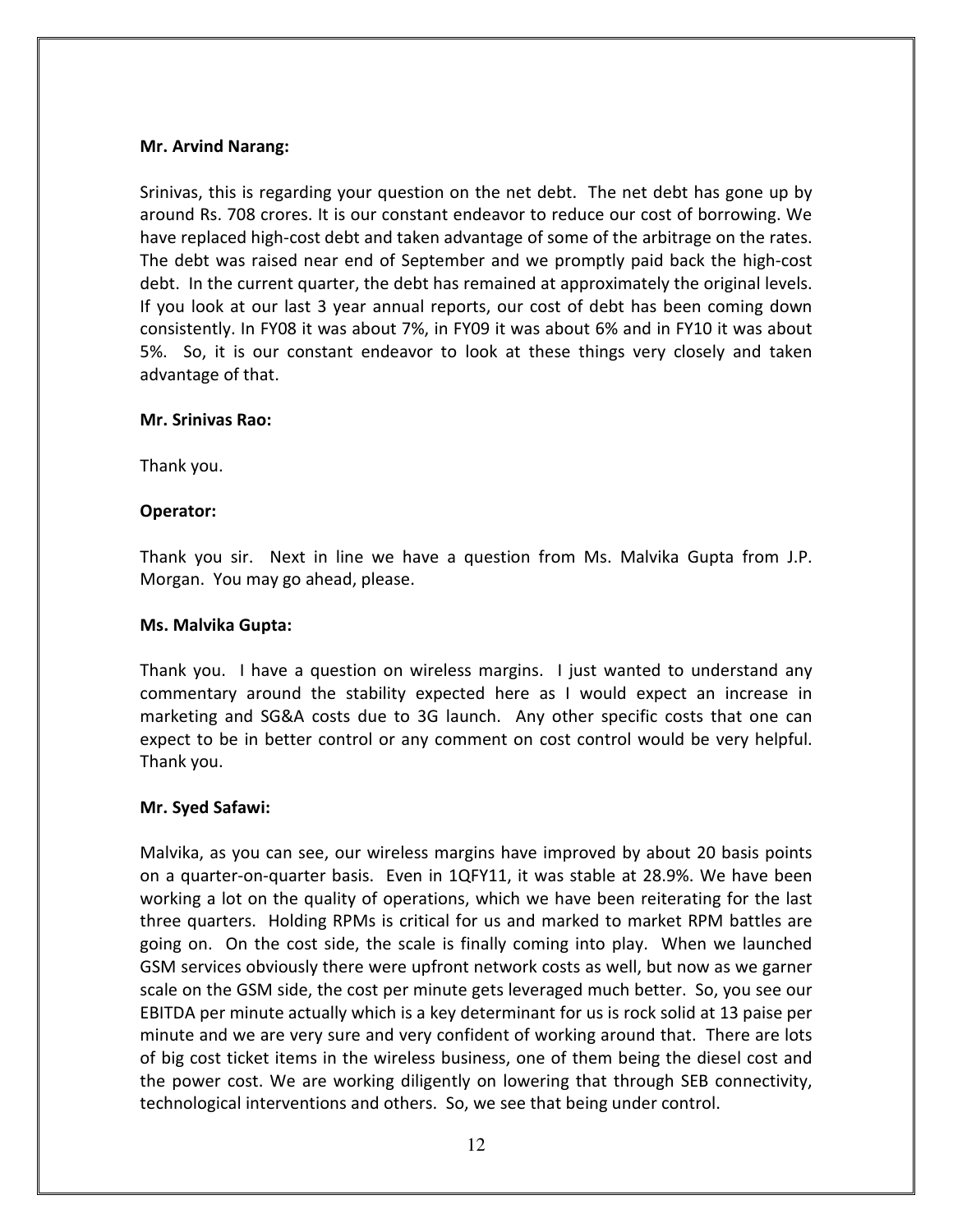On your question on SG&A and marketing expenses, 3G is a separate business case as a standalone. As we get into 3G services, there will obviously be incremental 3G revenues and associated costs. Suffice to say, we already had a 3G ready network when we launched GSM services. Therefore, the incremental cost on the 3G business for RCOM is much lesser than for other operators who will have to establish a full blown 3G network. So we have optimized cost structure even in 3G business.

# Ms. Malvika Gupta:

Okay, thank you very much. Just a question on the global business. Clearly the minutes' growth is very supportive and very encouraging in global business. I just wanted to understand your latest thoughts on what is the pricing there, is pricing pressure continued or are we seeing any type of relief in that segment specifically?

#### Mr. Punit Garg:

As far as the inbound is concerned, it has stabilized. As far as outbound is concerned, with the new launches happening of wireless service provider in different circles, they are using ILD as a prime product to launch and get those high end customers. Hence the pressure continues to be in those circles, but overall ILD segment is stable.

#### Ms. Malvika Gupta:

Thank you.

# Operator:

Thank you, madam. Our next question comes from Ms. Reena Verma from Merrill Lynch. You may go ahead, please.

#### Ms. Reena Verma:

Thank you very much for the call. Just a couple of questions. Firstly, on your funding plans, can you please update us on what is the status particularly with regard to the tower hive offs and if you can offer any color on the reasons for the deal failure with GTL Infrastructure?

Secondly, any likely implication for RCOM from the recent political developments surrounding the telecom ministry, will it impact you in any way or have you already met all rollout obligations? Do you see any impact in terms of industry structure?

Finally a small question on 3G services. Have you initiated any discussions for roaming arrangements on 3G and if you can offer us some color on pricing there, please.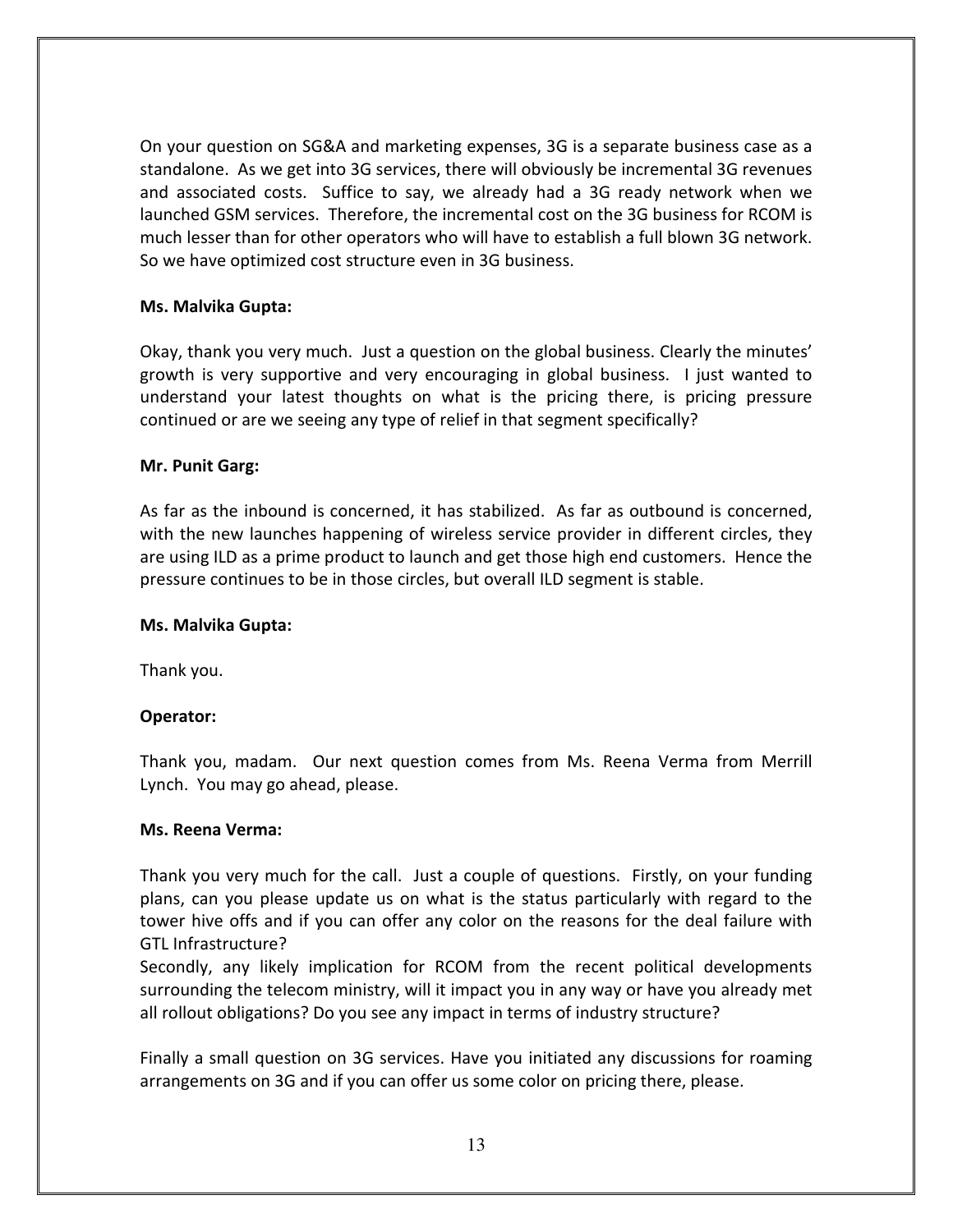#### Mr. Satish Seth:

Let me take the question you raised on the political developments at Delhi. We are a company, which is fully compliant with every single terms and conditions of the license agreement. So, we have no issues of whatsoever nature, whatever changes may take place.

Second, on the funding plan or on RITL issue, we continue to look at a value for all our stake holders and whenever the value is right, at that point of time we will strike the deal, because if we do not feel that there is a value coming through then we will not do that kind of a transaction.

On your funding plan question, I would like to say that we are fully funded, and there is no need for any other additional resources. Only thing, we will see and as we have said in the past also, if there is an appropriate opportunity available then we will look at the RITL plan.

#### Ms. Reena Verma:

Sir, basically the RITL hive off is now on a back burner?

#### Mr. Satish Seth:

We will not say it is on a back burner, we are continuing evaluation of proposals. We will see which proposal makes the highest value for all our stakeholders and at that appropriate time we will close the transaction.

#### Mr. Syed Safawi:

Ms. Verma, on your 3G questions, we are in dialogue with like-minded quality operators to ensure that we get into a pan India presence and therefore roaming arrangements and so on will be the order of the day. As you know no one operator has got licenses for more than 13 circles, and we are privileged to have won 13 circles at the auction, therefore we would be working towards the pan India presence as well.

On the 3G pricing, as I mentioned a little while back to Srinivas as well, we see stability in 3G pricing. Everybody has paid quality money for the 3G spectrum hence we do not see irrational pricing in the 3G space.

#### Ms. Reena Verma:

Thank you for that. I actually meant the pricing for roaming.

# Mr. Syed Safawi: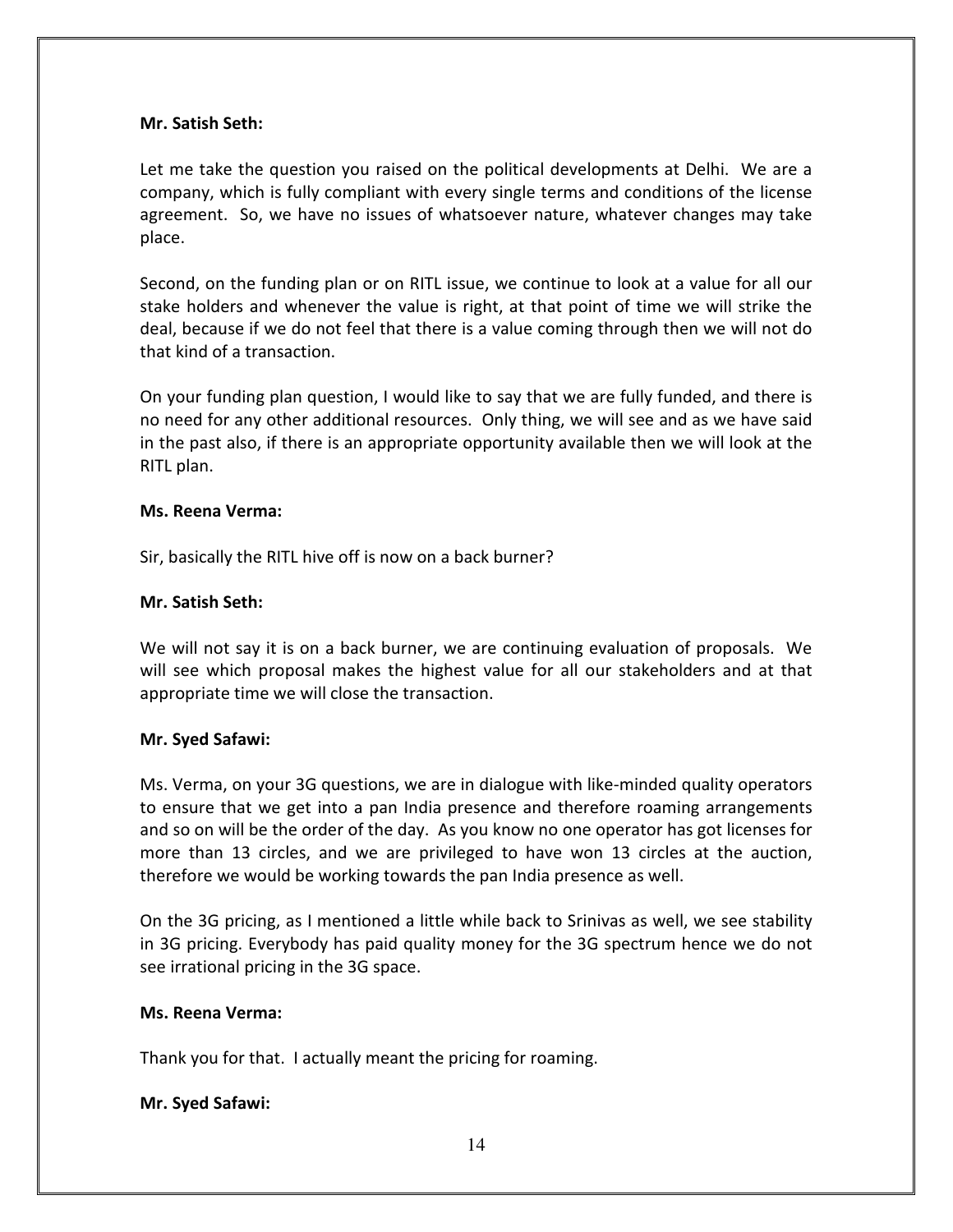Yes, see these will be bilateral arrangements and there will be a bill and keep kind of situation which will evolve over a period of time. This is a unique situation, which does not happen in many countries where an operator does not get a pan country license. So, this will evolve probably at the end of one year. People will take stock of the situation on roaming minutes and so on and then it will revolve in terms of specific pricing.

#### Ms. Reena Verma:

Okay. Thank you very much.

#### Mr. Syed Safawi:

You are welcome.

#### Operator:

Thank you madam. Next in line we have a question from Mr. Shobhit Khare from Motilal Oswal. You may go ahead, please.

#### Mr. Shobhit Khare:

Good morning. Thanks for the opportunity. Three questions; first is the other revenues has increased by around 19% on a quarter-on-quarter basis. Last quarter also it increased, so just wanted to check what is driving this, is it lower handset subsidies or DTH? Second question is can you give guidance on the tax rate for the full year as it has been negative for the last two quarters? My third question is on external tenancy, have we booked any revenues in the second quarter or previously, is there any meaningful contribution there?

#### Mr. Arvind Narang:

Shobhit, I will take your first two questions. First, the question on the other income. The other income has gone up from Rs.335 crores in 1Q FY11 to Rs.398 crores in 2Q FY11, which is an increase of 19% or around Rs. 64 crores. There are basically three reasons for that. First is the growth in Reliance World Store revenues. Second, the DTH revenues have also shown growth. The third is the growth in revenues of Reliance Tech Services, which offers IT services and consultancy to even the third party customers. These are the three key reasons for the increase in other income from the operations side.

On your second question on tax, the amount of Rs.66 crores represents the reversal of excess tax provision which happened in the earlier quarters.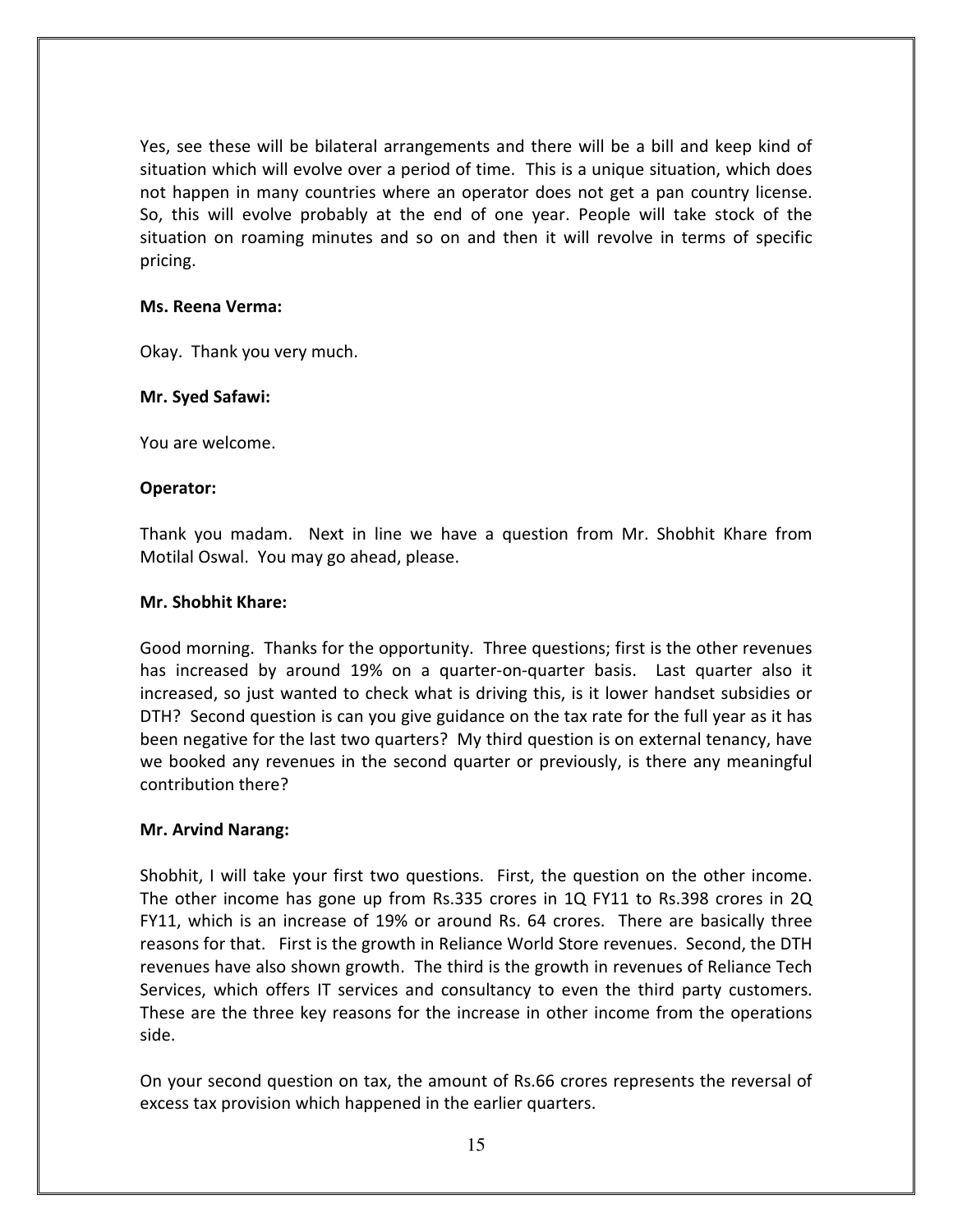#### Mr. Shobhit Khare:

Sir, will this sort of a reversal continue going forward also and what is basically driving this?

# Mr. Arvind Narang:

We do not give any guidance on the tax. We follow the MAT framework. The tax reversal was available to us within that framework. Shobhit, on your question on the external tenancy side, yes there has been a marginal increase in the external tenancy. As we have mentioned earlier also that our total tenancy is around 1.75 of which the captive tenancy is around 1.6.

#### Mr. Shobhit Khare:

Sir, is this revenue booked in wireless segment?

# Mr. Arvind Narang:

Yes, it is a part of the wireless business.

## Mr. Shobhit Khare:

Okay, sir. Thanks a lot.

# Operator:

Thank you sir. Next in line we have a question from Mr. G.V. Giri from IIFL Capital. You may go ahead, please.

#### Mr. G.V. Giri:

Thank you. Why did your SG&A drop this quarter, please?

#### Mr. Arvind Narang:

Yes Giri, the SG&A has reduced by Rs. 87 crores or about 10% from Rs. 845 crores in 1Q FY11 to Rs. 757 crores in 2Q FY11. This is basically on account of normalization of two one-time costs in 1Q FY11. If you recollect, I had mentioned two one-time cost implications in the first quarter earnings call. First was the one time advertisement expenses mainly on account of T20 World Cup sponsorship and the second was the onetime brand promotional and trade schemes which we had announced on the Big TV side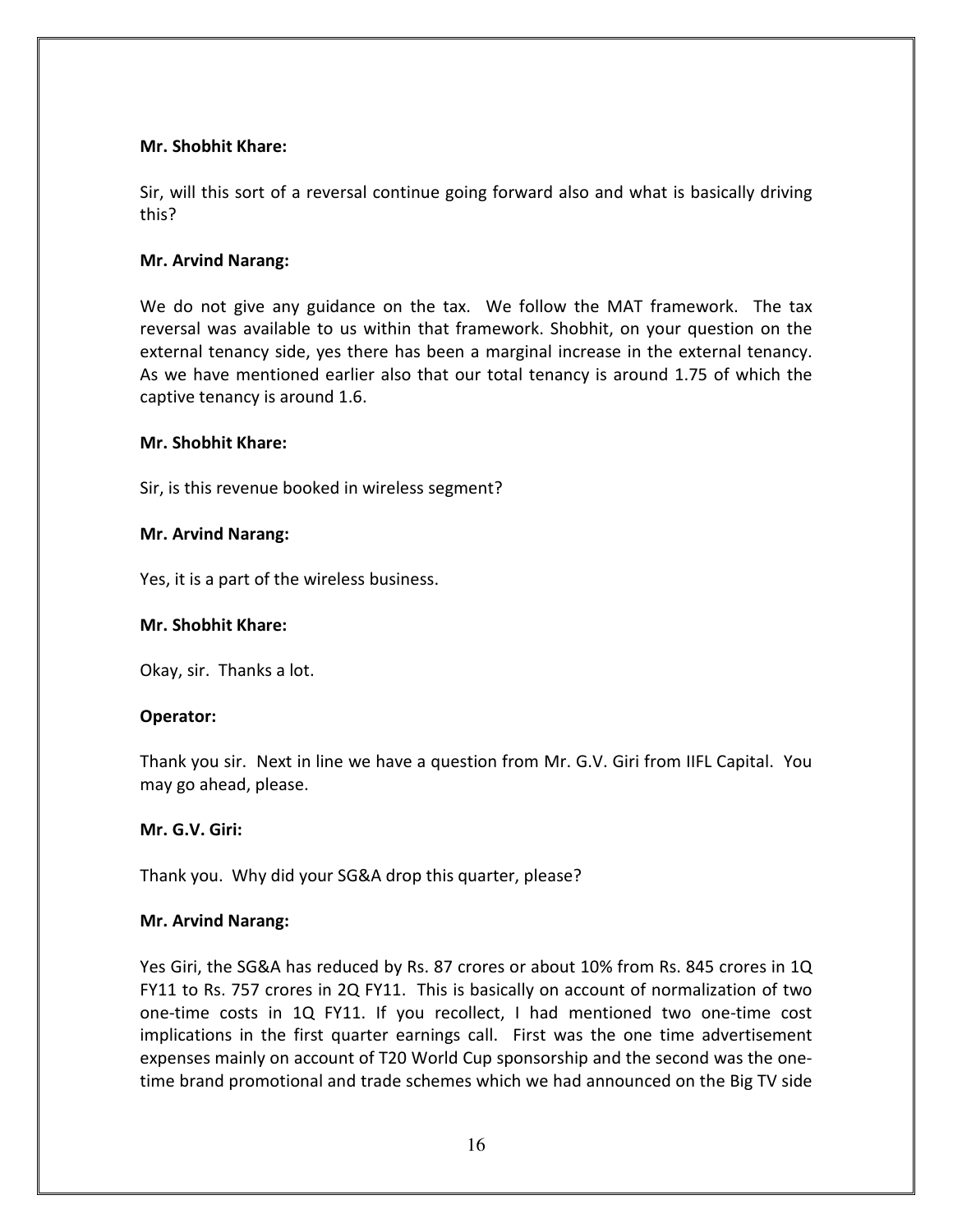in the 1Q FY11. Both these costs are normalized in this quarter and that is why you are seeing a reduction in the SG&A.

# Mr. G.V. Giri:

Okay, thank you.

# Operator:

Thank you sir. Our next question comes from Ms. Malvika Gupta from J.P. Morgan. . You may go ahead, please.

# Ms. Malvika Gupta:

Hi, thank you for taking my follow-up question. I just wanted to check whether we are comfortable with the capex indication of about Rs. 30 billion for the year?

# Mr. Arvind Narang:

Yes, that is our formal guidance as of now. Our internal accruals are much more than that and we will continue to meet our requirements internally.

## Ms. Malvika Gupta:

Thank you.

# Operator:

Thank you, madam. Next in line we have a follow on question from Mr. Srinivas Rao from Deutsche Bank. You may go ahead, please.

#### Mr. Srinivas Rao:

Yes, thank you. Actually, two questions. First question is on forex about which Arvind had mentioned in his remarks. Arvind, can you please repeat what you mentioned about the forex losses being taken and what the notion losses was because your statement also states that at the end of the year, you will adjust these forex losses against the reserves, which means, have you not done that for this quarter? Which then would imply that at the end of the year we will see a different PAT number, is that assumption correct? My second question is on the capex, which was slightly low this quarter; I mean the Chinese issue, kind of resolved for you?

# Mr. Satish Seth: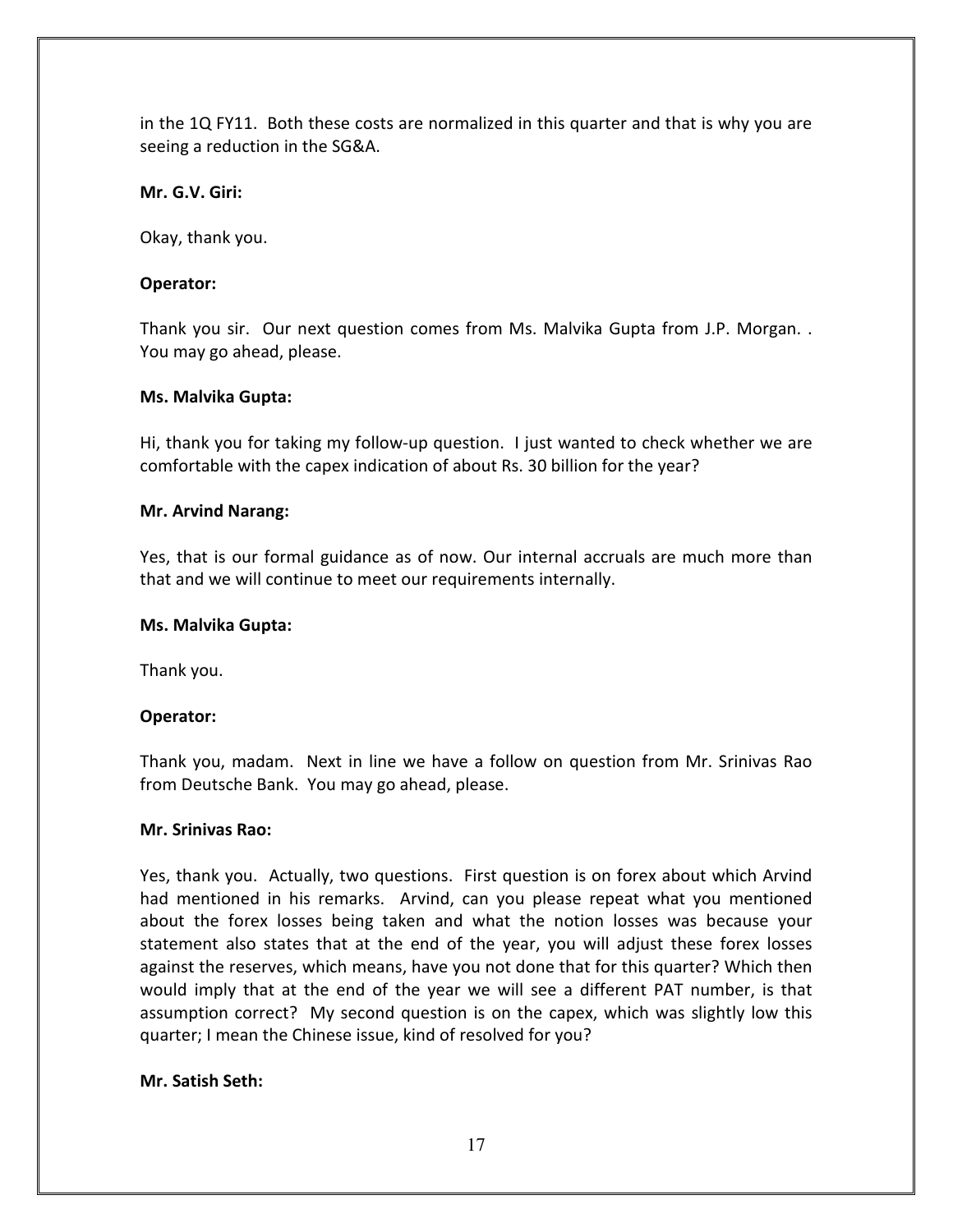Let me tell you, capex being low, everyone knows that from  $3^{rd}$  December 2009 to nearly middle of the August, no security clearances were available. And after the security clearances, it takes time to really order and get the deliveries. All deliveries have started coming in this quarter and that is the reason on the capex being low.

# Mr. Arvind Narang:

Srinivas, on your question on the net finance income, I mentioned the forex gain of Rs.735 crores in this quarter is adjusted against the forex loss of Rs.780 crores in the 1Q FY11 and that is why it is not included in the P&L. If we would have included that in the P&L, our profit would have at Rs. 1,181 crores. The second point which is linked with this is the notional MTM loss on foreign exchange and derivative which was included in the P&L and which we had mentioned in the 1Q FY11 earnings call was around Rs.200 crores. Now, because that has reduced to about Rs. 50 crores in this quarter that is why there is a reduction in the net finance charges by around Rs.160 crores from Rs.440 crores in 1Q FY11 to Rs.279 crores in 2Q FY11. The combined effect of all the four quarters, if there is any loss on the marked to market, would be adjusted by withdrawal from General Reserve at the end of the year as per the scheme which we have mentioned in the notes to accounts

#### Mr. Srinivas Rao:

Okay. Just to clarify then, there are two forex impact issues. One is the MTM and the second one is the gain which you said this quarter is about Rs.735 crores. Is that a cash gain or what?

#### Mr. Arvind Narang:

Srinivas, sorry, can you repeat the question?

#### Mr. Srinivas Rao:

I said, in second quarter, you have mentioned there is a Rs.735 crores gain which was adjusted against the Rs.780 crores loss of the first quarter. These two numbers, they are not obviously MTM gains or losses, right, so what are these gains and losses?

#### Mr. Arvind Narang:

There was foreign exchange fluctuation in the 1Q FY11 as well as in 2Q FY11. In 2Q FY11, rupee appreciated by Rs.1.51 or 3.25%. So, on our forex borrowings there is marked to market foreign exchange gain in 2Q FY11, which has been netted off against the forex losses which incurred during 1Q FY11. So, the final impact at the end of the year on a four-quarter basis, if there is any loss, would be adjusted by withdrawal from General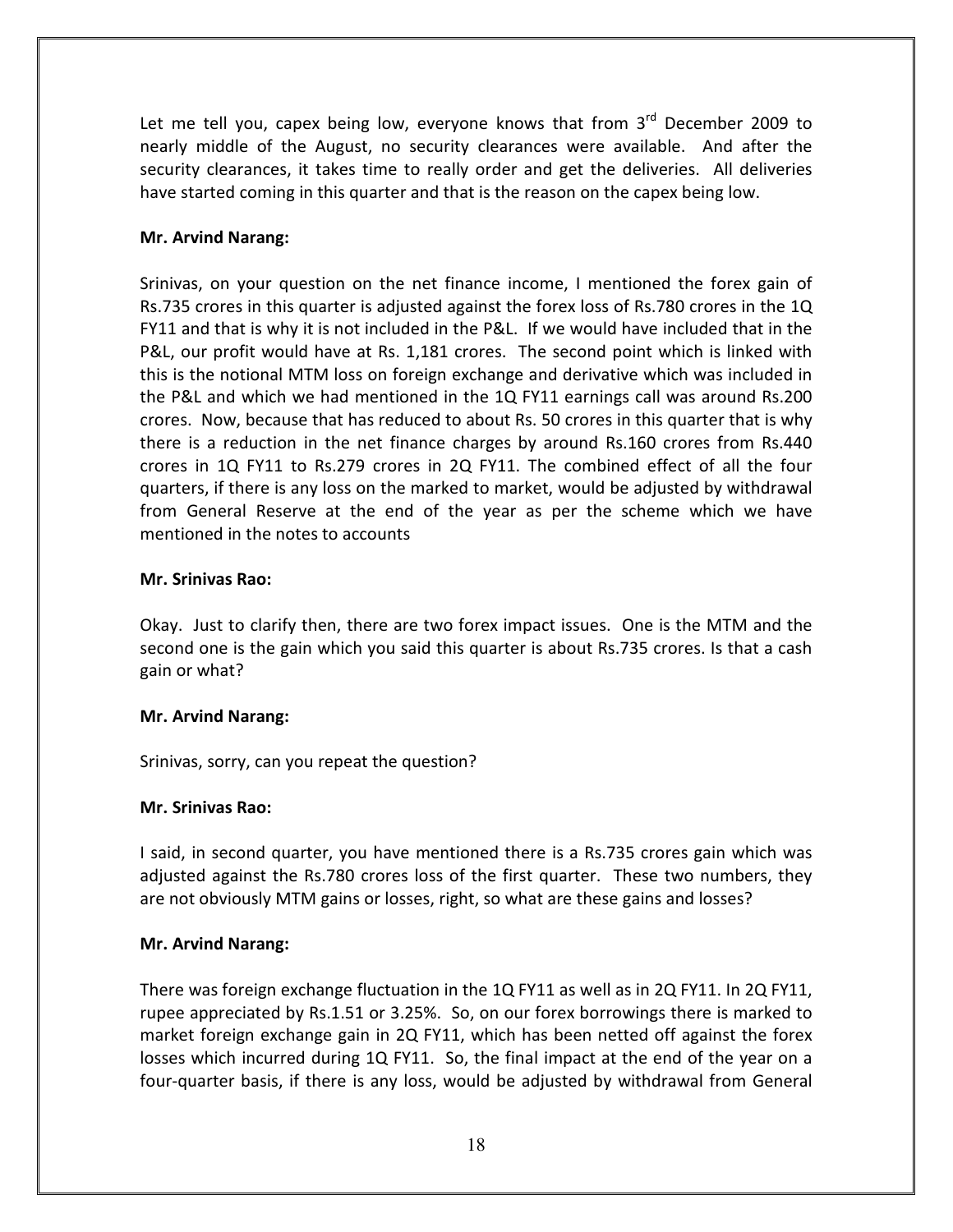Reserve at the end of the year as per the scheme. So, that is how it is going to be accounted.

# Mr. Srinivas Rao:

Just wanted to check again if Mr. Syed can comment on the 3G tariffs? Obviously you may not be able to give what your strategy on tariffs on data plans will be, but will your 3G tariffs on the GSM side be in consonance with your existing data plans for CDMA?

# Mr. Syed Safawi:

Srinivas, if the last three quarters are any proof of RCOM's strategy on pricing which is saying that we will focus on quality of minutes and hold RPMs if we do not see elasticity, I think the same logic extends into 3G tariffing as well. We will be competitive marked to market and we will not be in any way a price leader or a tariff loser in any situation. So, we will be competitive. I think the 3G game is going to be played on innovation of products; it is not going to be played on pricing. I think there is a mindset change that we as companies also will have to bring around and that is what our focus is. It is not the pricing alone which is going to get telcos revenue, it will be the innovation which will get revenues. So, our focus is there and we will be marked to market in terms of pricing with the two other players let us say in the metros.

# Mr. Srinivas Rao:

Fairly enough sir. This is very helpful. Thank you so much.

# Operator:

Thank you sir. Next in line we have a question from Mr. Sanjay Chawla from Antique Broking. You may go ahead, please.

#### Mr. Sanjay Chawla:

Hi, thank you for the call. I have two questions. One, for Arvind, just a clarification on the forex MTM gains and losses, which have been booked in the P&L. Out of the Rs. 280 crores of net finance cost, did you say that you have Rs.50 crores of MTM loss on foreign exchange and derivatives?

#### Mr. Arvind Narang:

Yes, in the last quarter the MTM loss on forex and derivatives was around Rs. 200 crores and the comparable number in this quarter is around Rs. 50 crores. The difference of about Rs. 160 crores in the net finance charges is mainly due to this reason.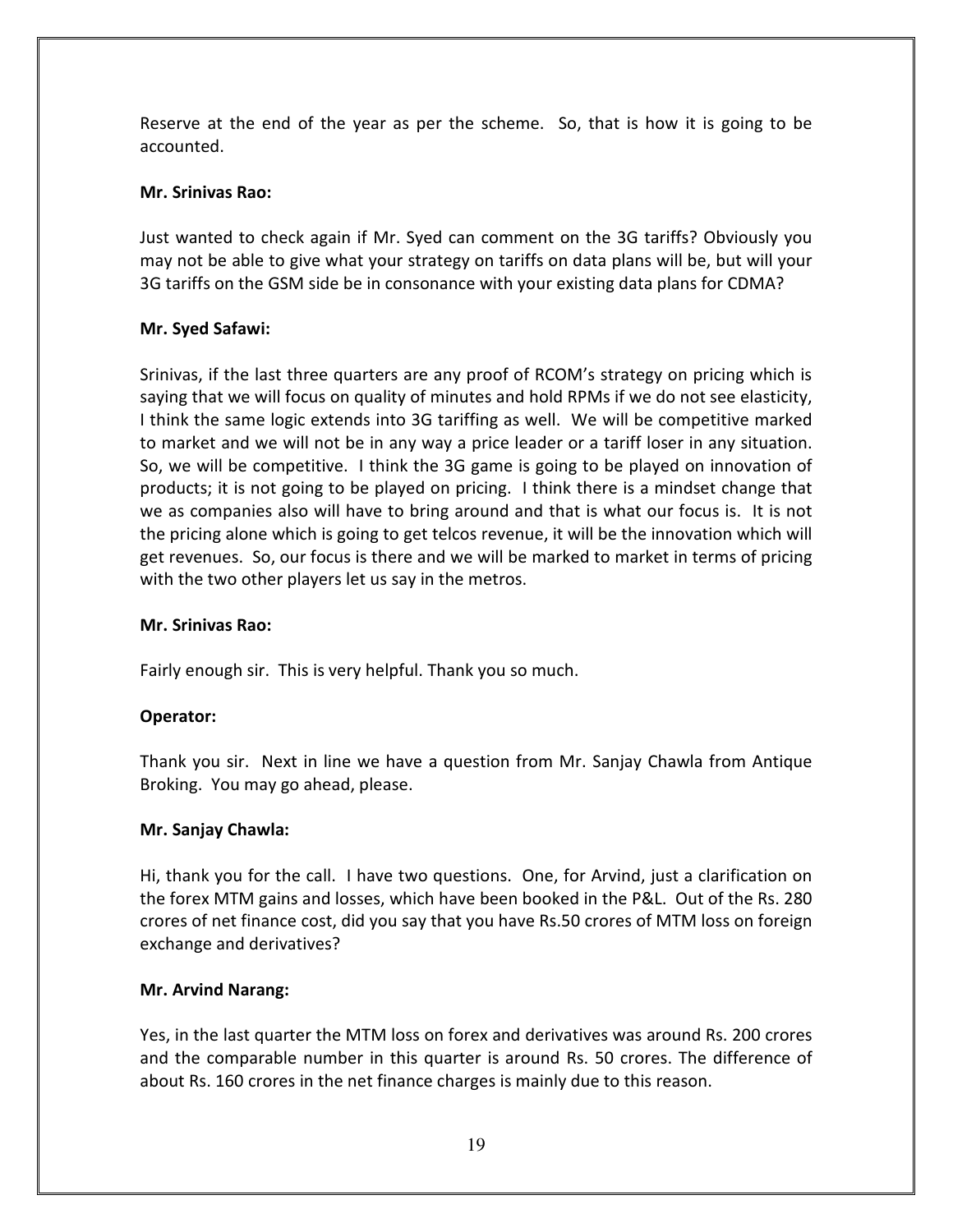## Mr. Sanjay Chawla:

Sure, that is quite clear. So, both are loss numbers.

# Mr. Arvind Narang:

Yes.

# Mr. Sanjay Chawla:

Okay. The second question is in the balance sheet, there is a very marked decrease in your current liabilities by about Rs. 1,800 crores, on a quarter-on–quarter basis. Sir, can you please explain that?

#### Mr. Arvind Narang:

Yes, current liability has reduced by Rs. 1,762 crores, largely on account of reduction on the payments.

#### Mr. Sanjay Chawla:

Is it that any of the vendor payable has shifted to your buyer's credit or debt side?

#### Mr. Satish Seth:

Nothing has been shifted. As and when the liabilities fall due, they are paid off.

#### Mr. Sanjay Chawla:

Okay, sir. This is actual payment, the reduction of liability due to actual payment of the liabilities.

#### Mr. Arvind Narang:

That is correct, yes.

#### Mr. Sanjay Chawla:

Okay, all right. Thank you.

#### Operator:

Thank you sir. Next in line we have a question from Mr. Gaurav Surana from Alchemy. You may go ahead, please. Mr. Gaurav?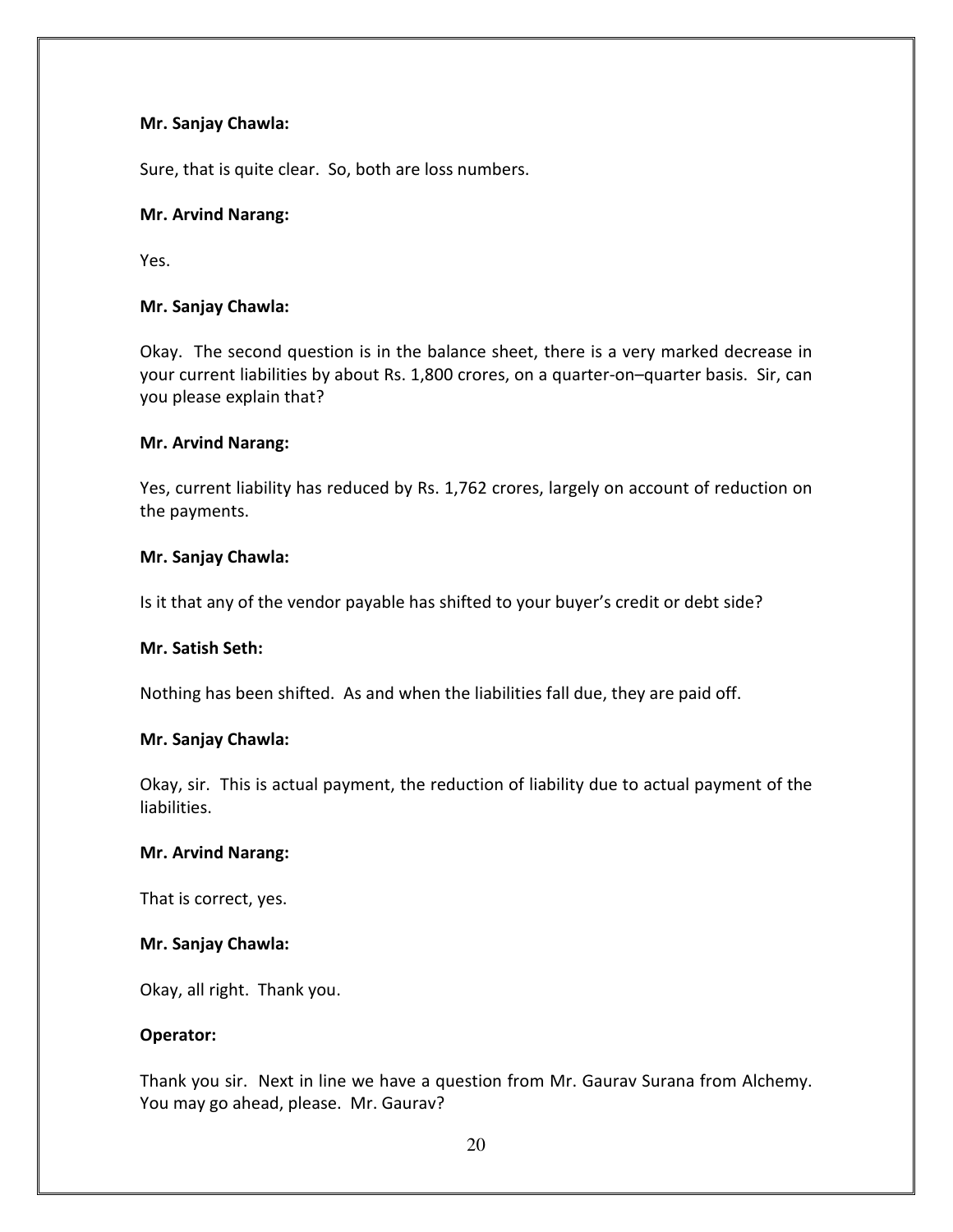# Mr. Gaurav Tyagi:

Thanks a lot for the opportunity sir. Sir, first question is on the 3G side. Don't you think that 3G on big screens like laptop can actually cannibalize our existing Reliance Net Connect offering? I am talking about the existing dongle based service offering on EVDO network. Just want to have your perspective on that.

# Mr. Syed Safawi:

Gaurav, if you look at Internet / broadband penetration, it is just at about 40 million compared to about 682 million of wireless customers on pan India basis. It is therefore best to see the opportunity that lies ahead rather than worry about cannibalization of revenue. The penetration is so low that the opportunity is actually 10 to 15 times and that is the business case of the data revolution that we are talking about. You just heard Mr. Seth say that we are going to be leading a wire-free India, and we are looking at expanding both HSD and 3G beyond 600 towns over the next few months. We see absolutely limitless opportunity in data. Let me just share a data point with you. In most developed countries, data contributes upwards of 25% to revenue and India is just starting out, it is still in single digit, as an industry. Hence the migration of data contribution will be significantly larger in the coming years for India as we get more and more into data. So, there is no question of talking about cannibalization or worrying about cannibalization. Yes, there will be an upgrade path for customers who choose to upgrade to 3G, but that is the way to look at it as a limitless opportunity right now for the industry and especially for RCOM because we are positioned very well on both CDMA and GSM platforms. In fact that is the leverage we have, because there are dual technology dongles, which you can use to transfer traffic between CDMA and 3G services. So, it is an opportunity that we see for ourselves.

#### Mr. Gaurav Tyagi:

Sure, sir. You mentioned data contributing will contribute 25% of revenues. Sir, can we have the existing figure, how much it contributes right now?

#### Mr. Syed Safawi:

Gaurav, for competitive reasons we do not give out segmented revenues but suffice to say that is a growth engine for us in the coming years as well.

#### Mr. Satish Seth:

Gaurav, I will add one more point to what Syed has just said. We are the only company in this country, which has got data services for different scenarios. We have 1X, highspeed data and soon going to provide 3G data services. We will be able to meet the needs of the customer of their respective requirements. If they need 1X, they will take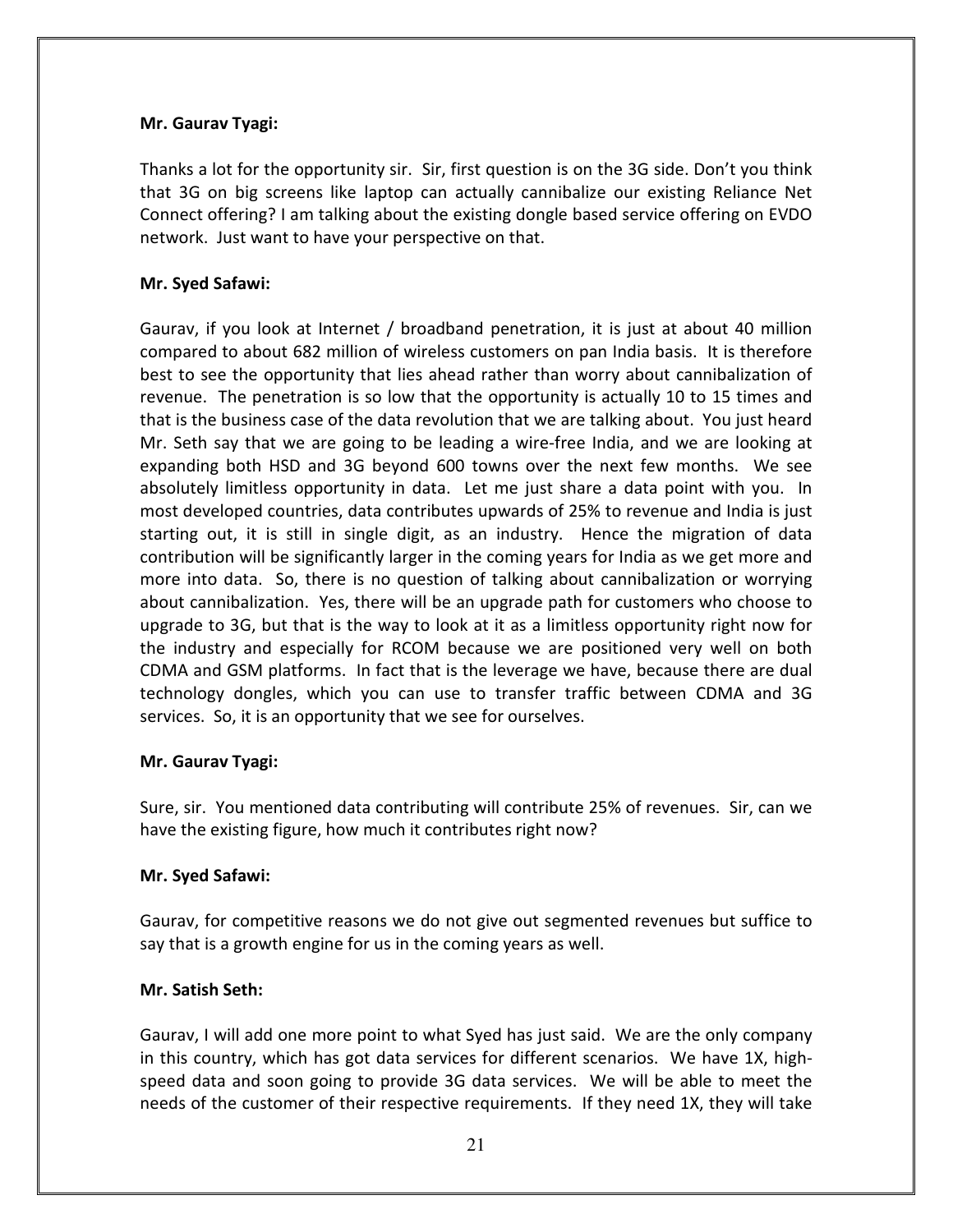1X; if they need EVDO or HSD, they will take EVDO, and if they need 3G, they will take 3G. That is the reason I have said in my opening remarks that we are going to make this country wire free and we are the only company which has made and which will continue to make this country grow into the wire-free India through all types of different data services.

# Mr. Gaurav Tyagi:

Sir, very helpful. Just again going back to 3G pricing part. Can differential pricing exist for different circles, like relatively higher one for circles like Mumbai and Delhi where we have paid more? Is it a possibility? Because in that case Docomo's offerings will no longer be relevant because it is not there in those two markets?

# Mr. Syed Safawi:

Absolutely, Gaurav. As we have been saying, the days of pan India pricing for everything are going away. You know, years back, there used to be one price, it is becoming more segmented into circles and even clusters at the next level. So, depending on the local needs and on the portfolio that you are running in every circle; definitely there is opportunity for segmented pricing even at a circle level or a city level as well.

# Mr. Gaurav Tyagi:

Okay. Sir, the last one from my side, this is regarding network operating expenditure. What percentage of network opex will be diesel and power fuel related cost and how this percentage has moved in past few quarters?

# Mr. Arvind Narang:

No, we do not give the details of the consumption on the diesel and electricity and so on, but you have seen the trends on the network cost side in the P&L.

#### Mr. Satish Seth:

Gaurav let me assure you one thing. There is a highest focus on optimizing power and fuel costs not only through electricity connection, but using every single mean available under technological platforms as also under administrative processes. It is highest focus area and we will continue to optimize that.

#### Mr. Gaurav Tyagi:

Thanks a lot sir, very helpful.

# Operator: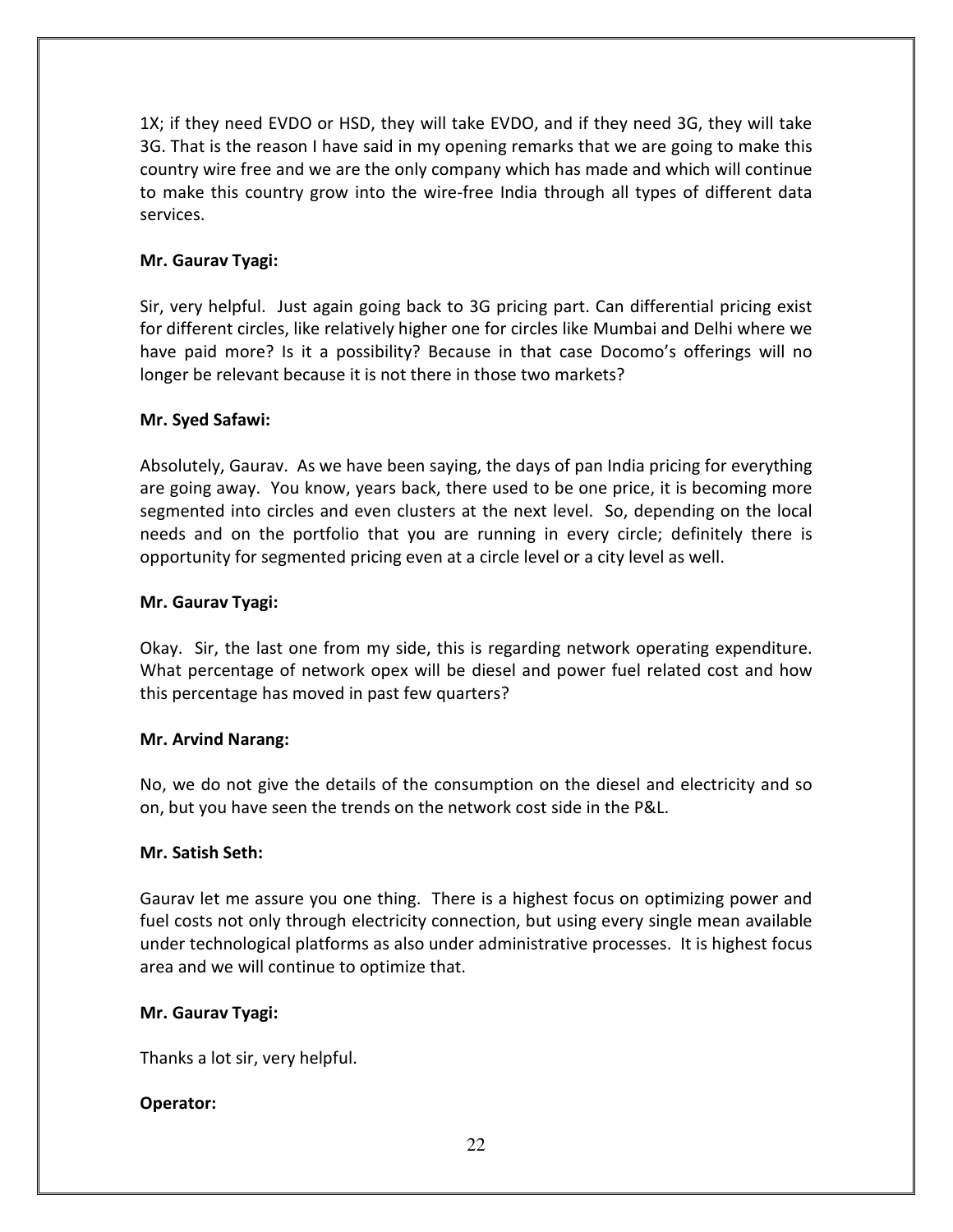Thank you sir. Next in line we have a question from Mr. Varun Ahuja from UBS. You may go ahead, please.

## Mr. Varun Ahuja:

Hi, sir. Thanks for the opportunity. I have just two small questions. Sir, I heard you just mentioned about data revenue, you do not give out the numbers, but on the public domain the last available number is 7.4%. I just want to get an idea, is it more than that because if you look at some of the competitors, they are around 11 to 12%? And second on DTH sir, what kind of uptake you are seeing on the ARPU side? Thanks.

#### Mr. Syed Safawi:

Varun, I will take the first question. When you refer to some competitors being 11 to 12% that is the total non-voice revenue that competitors referred to, and that is not data alone. So, that is the mismatch and that is not apple-to-apple revenue. In our case, non-voice is actually doing very well but much higher as well versus the numbers that you gave out. It would not be possible to give segmented revenues for data separately.

#### Mr. Varun Ahuja:

Yes, sure. Thanks. I appreciate that.

#### Mr. Sanjay Behl:

On DTH side, we are amongst the top two industry players in terms of ARPU and we have seen incremental growth in ARPU in this year over the last year with increased number of channel offerings that we have had and also the impact of some newer services like high definition gaming that we have launched on the platform. So, suffices to say that industry ARPU sits up around Rs.160-170 and we are significantly above that.

#### Mr. Varun Ahuja:

Thanks a lot, sir. That is helpful.

#### Operator:

Thank you sir. Next in line we have a question from Mr. Tien Do from GIC. You may go ahead, please.

#### Mr. Tien Do: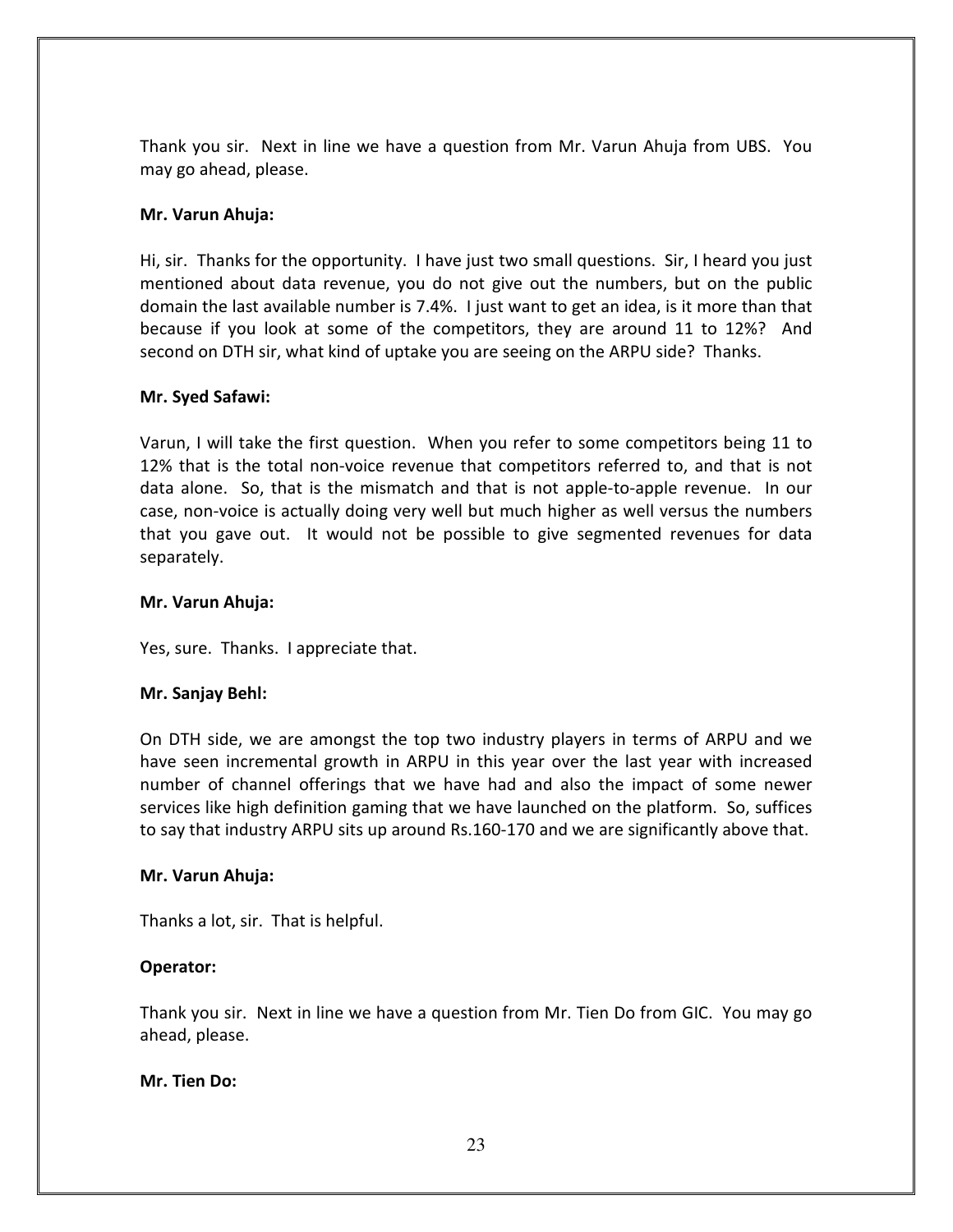Hi, thanks for the call. I just got two questions. The first question is on your free cash flow. Your cash flow after capex was perfect in this quarter and I am just wondering how you see that trend; and allied to that question, you have raised a bit of debt in this quarter and you have built up your cash balances, I just wondered why you are doing that if you are going to be free cash flow positive going forward as well? The second question is on your margins. I know right at the beginning you said you see your margins being at least going forward where they are at the moment. Just wondering what you see the effect of that increasing scale versus the effect to the 3G launch cost. The effect of increasing scale is enough to outweigh the costs of the 3G launch or not?

# Mr. Arvind Narang:

Yes, the free cash flow, not only in this quarter but over the last few quarters has been positive. RCOM has been free cash flow positive company during the last six quarters barring one quarter where we had to make a 3G pay out which is common for all the industry players and nothing specific for RCOM. We have given the capex guidance of Rs. 3,000 crores on an annualized basis and the internal accruals are much higher than that, so we will continue to be meet all our funding requirements on operation side,

Regarding your question on the debt, why the net debt is higher and there is similar higher number available on the cash and cash equivalent, the answer is what I had mentioned in the beginning. It is basically to optimize and reduce our cost of debt that we had taken. It is just a coincidence that this happened at the end of the quarter in September, which we had promptly repaid or replaced the high-cost debt and in the current quarter you will see the numbers, which are similar to the original levels. Regarding your question on the margins on the 3G, Syed could you answer.

#### Mr. Syed Safawi:

Mr. Do, could you repeat your question on the 3G side?

#### Mr. Tien Do:

Yes, you mentioned that the costs and margins are up, costs basically flat lining because of increasing scale. I am just wondering whether the effect of your future 3G launch would be enough to outweigh the benefits of the increasing scale for you to see a margin decline or whether you see the effects of the increasing scale being enough to outweigh the diluted effects of the 3G launch.

#### Mr. Syed Safawi:

I mentioned a little while back that we are looking at 3G as a separate business case in itself and therefore given the fact that we have a 3G ready network when we launched GSM, we do not see too much incremental opex loaded on to 3G, because that opex is